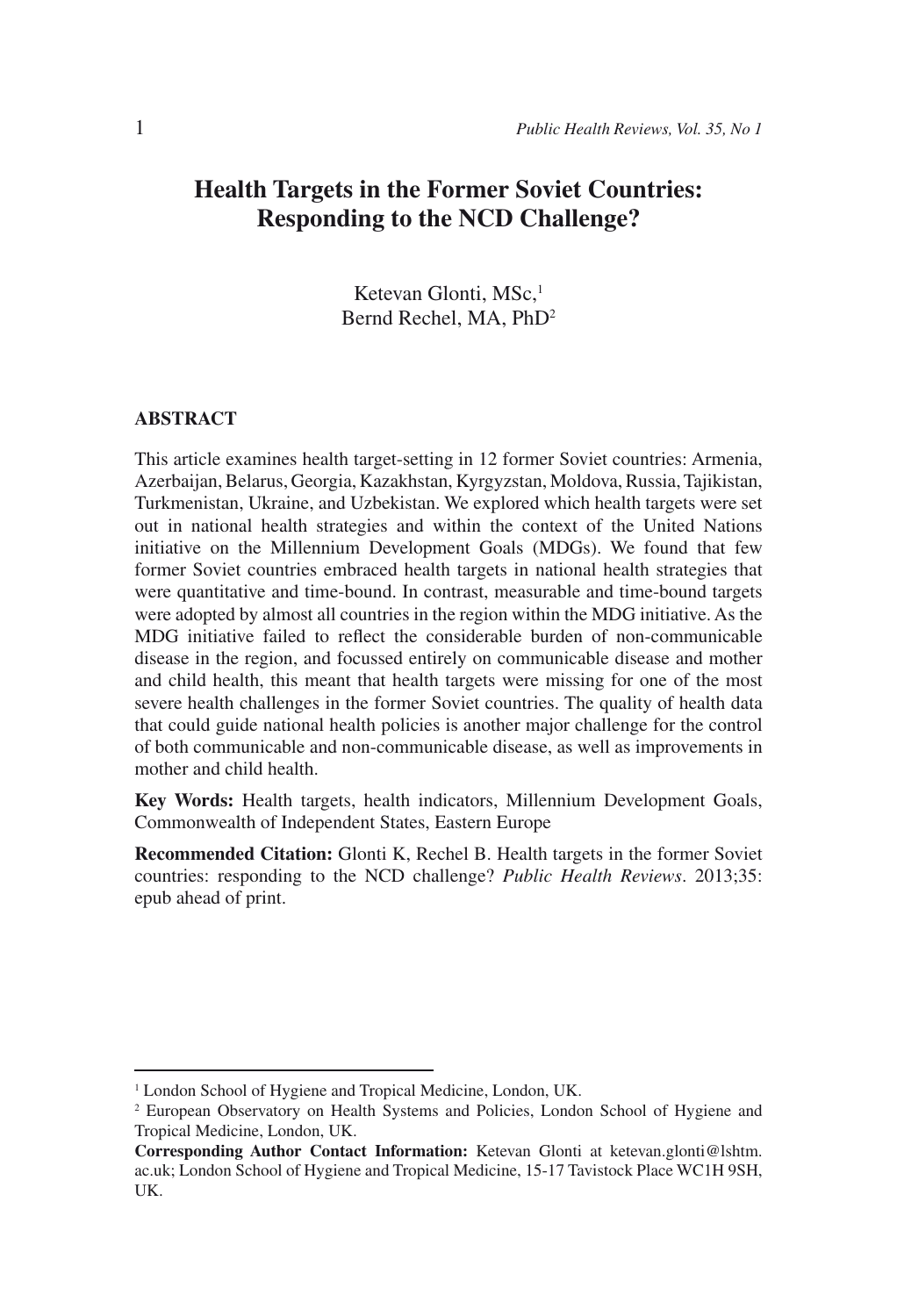## **INTRODUCTION**

The purpose of health targets is to improve population health through more rational and transparent health policy. Health target-setting is generally a step-by-step process, starting with general principles and values, and leading to long-term goals. Goals can be further specified in objectives, resulting in measurable and time-bound qualitative or quantitative targets.<sup>1</sup> Targets are distinct from health indicators. The latter simply measure current health status, whereas targets imply a political decision to take action and achieve improvements of indicators.2

The World Health Organization (WHO) first introduced the concept of health targets in its global 1981 Health for All strategy, adapting the targets in 1984 to the WHO European region.<sup>3</sup> Ideally, health targets should be SMART: specific (setting out the target to be met); measurable (allowing it to be monitored); accurate (ensuring that fulfilment is recognizable); realistic (challenging, but achievable) and time-bound (with a clear time frame).4 Establishing health targets requires appropriate and accurate health data.

Health targets often depend on routine data reported to international health databases, such as WHO's European Health for All Database (itself an outcome of the Health for All strategy), as well as other regular sources of information, such as annual health surveys. Ideally, data collection is followed by data analysis, continuous monitoring and evaluation of progress. In order to successfully implement health targets, the collaboration of key actors and the development of ownership and accountability are essential.<sup>5</sup> All of this requires adequate funding. Thus, health targets are only useful and achievable if they are SMART, embedded in an overarching, long-term health strategy, accepted by stakeholders at all levels and sufficiently funded.<sup>6</sup>

Health targets have been adopted by many European countries, but with greatly varying degrees of success.7 The challenges have been especially great for the 12 former Soviet countries of Armenia, Azerbaijan, Belarus, Georgia, Kazakhstan, Kyrgyzstan, Moldova, Russia, Tajikistan, Turkmenistan, Ukraine, and Uzbekistan.<sup>8</sup> It is the latter countries, by current Western standards characterized by a deficiency of health policy and planning,<sup>9</sup> that are the focus of this article.

In the Soviet period, health targets were vague and unspecific, mostly based on ideological principles and enshrined in successive five-year plans. The focus was on inputs rather than outputs, $10$  in particular quantitative measures such as increased numbers of hospital beds and health workers.<sup>11</sup> After the dissolution of the Soviet Union, the newly independent states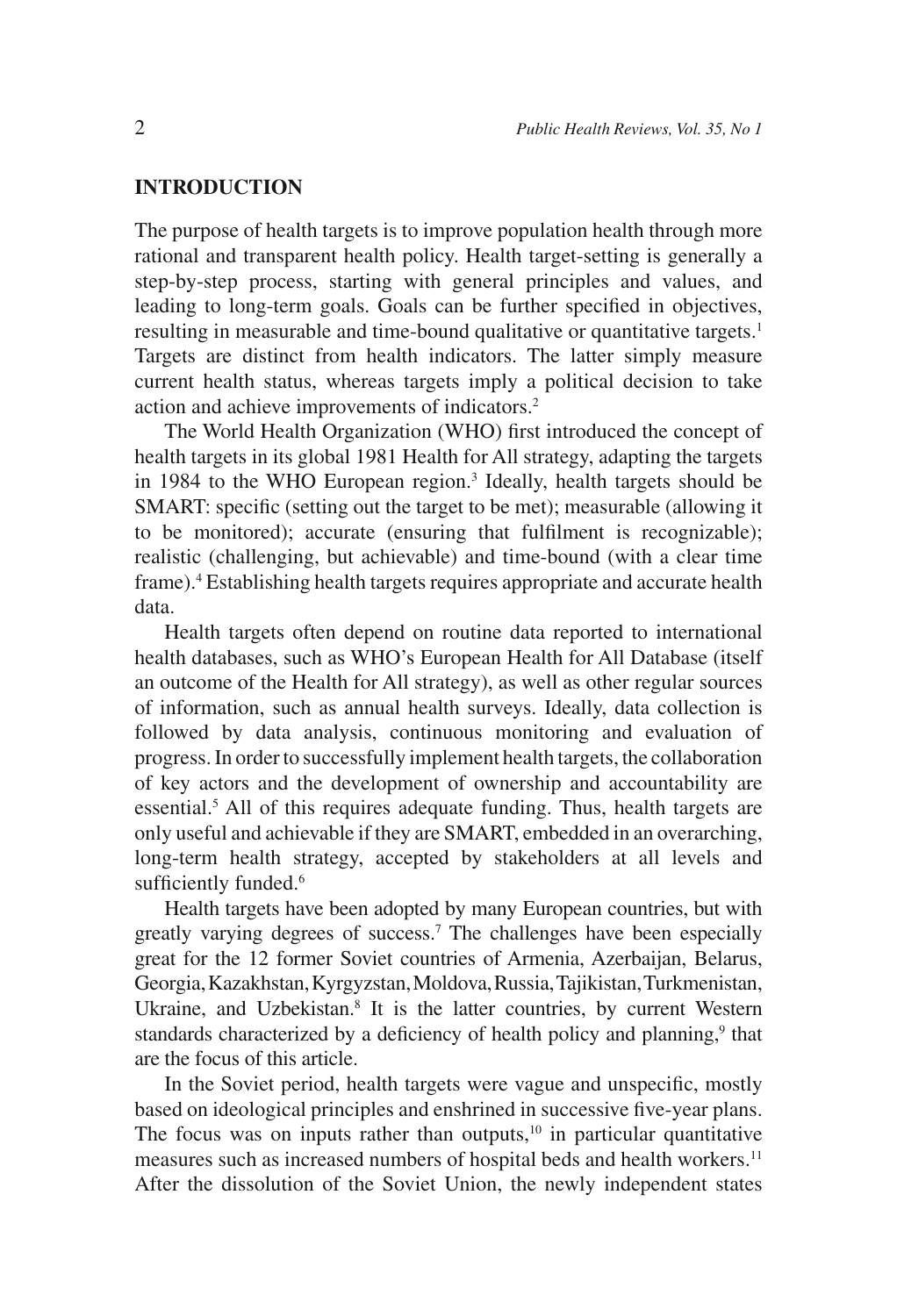gradually started to restructure their health systems and develop new health strategies, often supported by external agencies, such as WHO, the World Bank and a range of bilateral donors.<sup>12</sup>

This article provides a comparative overview of the current state of health targets in the 12 former Soviet countries that have remained outside the European Union. It is based on a review of the academic literature, the Health Systems in Transition (HiT) country profiles produced by the European Observatory on Health Systems and Policies for each of the 12 countries, the WHO health system performance assessments (available for Georgia and Armenia), the United Nations website for Millennium Development Goal (MDG) indicators,<sup>13</sup> as well as national MDG progress reports.

We first explore the Soviet practice of health target-setting prior to the USSR's dissolution in 1991, which helps to understand current challenges in health target-setting. We then examine post-Soviet experiences, providing comparative information on target-setting in each of the 12 countries. This is followed by a discussion of data quality and some concluding observations.

## **HISTORICAL BACKGROUND: SOVIET PRACTICES PRIOR TO 1991**

Lenin's famous remark: "If socialism cannot conquer the lice, then the lice will conquer socialism"<sup>14</sup> referred to the threat that recurrent epidemics of communicable disease—including typhus, dysentery and smallpox—posed to the stability of the newly established Soviet regime.<sup>15</sup> Creating a universal health system geared towards eradicating communicable disease was a priority on the Bolsheviks' agenda.<sup>16</sup> Health care was seen as a public good and every citizen's right; it strived to be egalitarian.<sup>17</sup> Improved population health was also important for an efficient and functioning labour force for the industrialization of the country between the two World Wars.18 Health care became highly centralized, tax-funded and entirely provided by the state. The way forward to tackle communicable disease was first outlined in 1924 in an article by Nikolai Semashko, the first People's Commissar for Public Health. Semashko presented a mission statement and objectives of the sanitary epidemiological (san-epid) service, giving direction to the development of the Soviet health system in subsequent years. The san-epid service developed into an extensive network of public health centers distributed throughout the entire Soviet Union. It was tasked with gathering and analyzing epidemiological data, with the aim of preventing and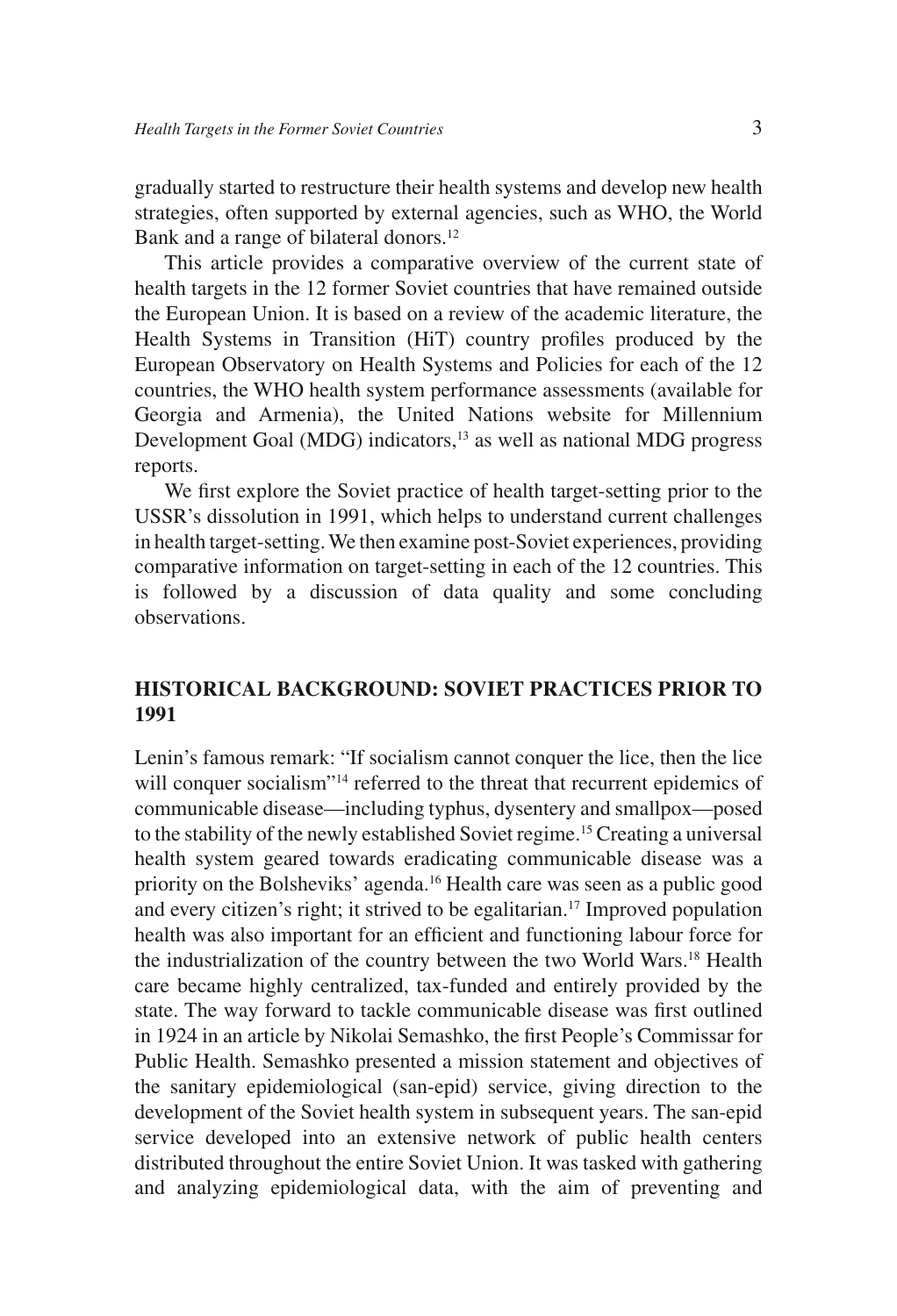eradicating communicable disease through preventive interventions such as vaccination.16

Clinical care was largely provided in hospitals. Primary health care, in urban areas provided by polyclinics and in rural areas by ambulatory facilities and feldsher-midwifery points, had a lower status and offered poorer levels of care.<sup>8,19-21</sup> From the 1930s onwards, medical education was no longer provided by universities, but by institutes established and controlled by the Ministry of Health, undermining the quality of medical education.22 Furthermore, professional medical associations had been abolished and a quality control system for health care providers was lacking.<sup>23,24</sup> Professionals had no access to the international scientific literature; the small number of domestic journals was obliged to publish in strict conformance with communist ideals and slogans, and censorship was rife.25

The responsibility for health target-setting in the Soviet Union was entirely in the hands of the Central Committee of the Communist Party, a small elite group operating from Moscow.<sup>25</sup> In addition, all health-related data, passed onto and processed by the State Committee for Statistics (Goskomstat), were known to be unreliable, partly due to severe punishments if data did not conform to expected outcomes. Targets were non-specific, based on successive five-year plans, and did not take into account existing evidence.<sup>11</sup>

By the 1960s, the Soviet system had brought many communicable diseases under control. This achievement was possible due to the high priority given to communicable disease control, relatively straightforward and easily delivered interventions (such as vaccinations), and the nature of the regime, which facilitated country-wide compliance.15,25 Subsequently, much less attention was paid to health-related issues, as demonstrated by low levels of government funding to health.<sup>26</sup> In fact, the health status of the population notably worsened from the 1960s onwards.<sup>27</sup> Officially recorded infant mortality increased from 22.9 per 1,000 live births in 1971 to 26 in 1985, even though the Soviet definition of live birth undercounted infant mortality.28,29 Furthermore, the cardiovascular disease burden increased dramatically after the 1960s and there was also a surge in alcohol consumption.<sup>28</sup> The epidemiologic transition from communicable to noncommunicable disease<sup>30</sup> was recognized, but the Soviet health system was poorly positioned to respond to it.<sup>22</sup>

With only 4.5 percent of the state budget allocated to health in 1985, the health system was underfunded and heavily neglected. Although health services were nominally free at the point of use, the underfunding of the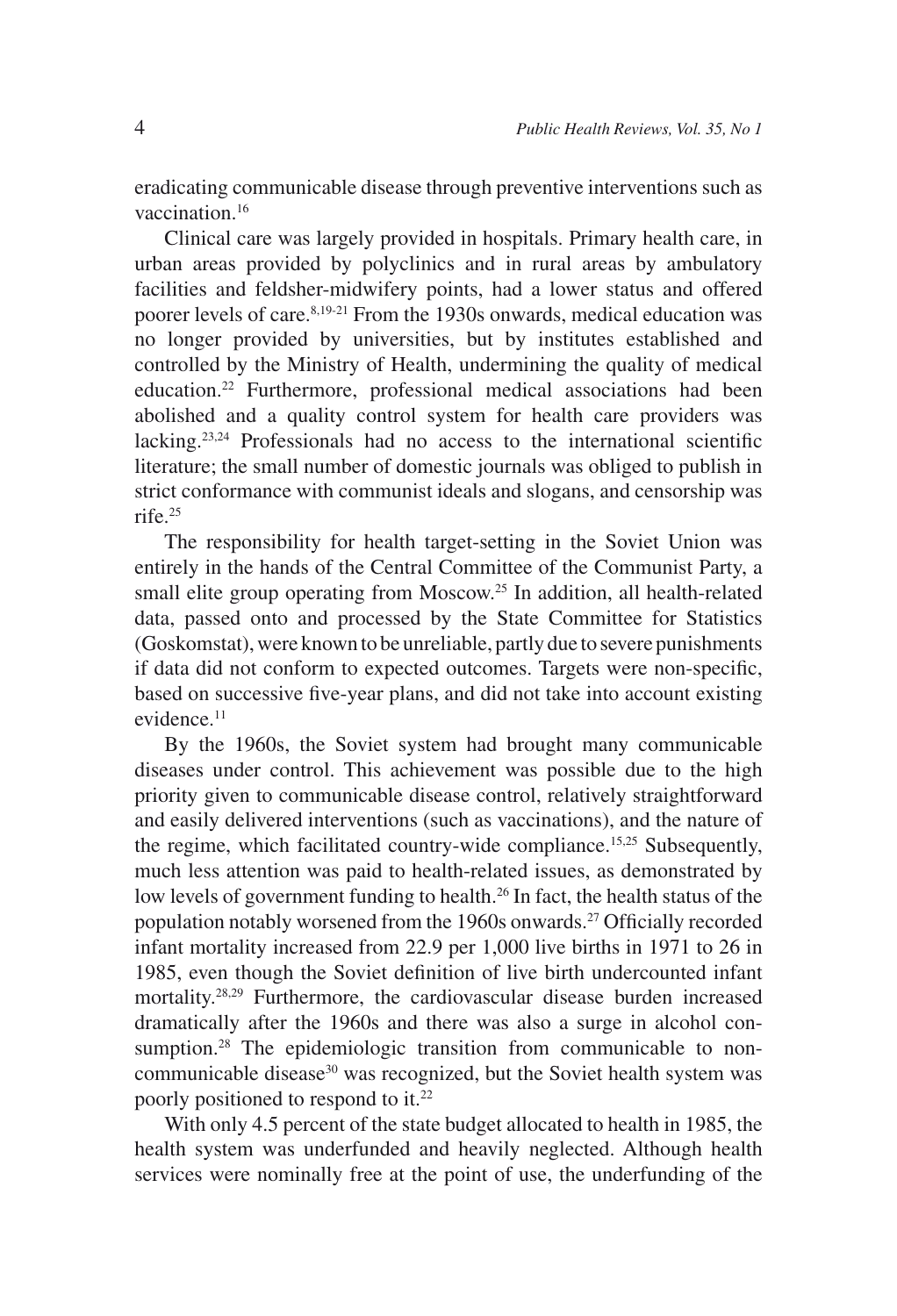system, characterized by low salaries and lack of medication, had made it impossible to keep health care free in practice, giving rise to informal payments.24 At the same time, parallel (or "closed") health systems were in place, in which elite government employees, as well as those from certain industries, were entitled to better funded health care of higher quality. This exacerbated inequalities and inefficiencies in health care provision.<sup>28</sup> Staff numbers were high, but health workers lacked sufficient training, sophisticated equipment and adequate working conditions.<sup>31</sup> When Gorbachev came to power in 1985, the shortcomings of the Soviet health system were for the first time openly addressed in public. The policy calling for increased transparency—*Glasnost*—eventually led to restructuring attempts—*Perestroika*. 28

### **POST-SOVIET HEALTH TARGET-SETTING**

After the Soviet Union broke apart, each of the former federal Ministries of Health became responsible for health policy and planning. They often lacked technical capacity for doing so and were confronted with the Soviet legacy of an oversized network of health facilities, as well as the transitional crisis in which government expenditure for health plummeted. The countries gradually embarked on health reforms in the 1990s, but often retained many features of the Soviet system. All aimed to strengthen primary health care and to downsize the hospital sector, and many introduced health insurance systems.<sup>8</sup> Decentralization was another common element of reforms in several countries, and there are also attempts to reorganize public health services.<sup>32</sup> International agencies, such as the World Bank and WHO, as well as various bilateral partners, assisted in reform efforts.10

Health reform efforts were, to various degrees, guided by national health strategies. However, most strategies failed to have clear health targets. Armenia currently lacks a national health strategy, although a working document has been published. By contrast, Tajikistan's 2002 Health Care Strategy outlined seven clearly defined targets to be achieved within a specified timeframe.<sup>33</sup> Kazakhstan's national health strategy also set out a series of clearly defined and time-bound health targets.<sup>34</sup> Russia's health policy aims to increase life expectancy to 75 years by 2020. In the remaining eight countries, the health targets included in national health strategies were formulated in qualitative terms and often did not have a clear timeframe (Table 1).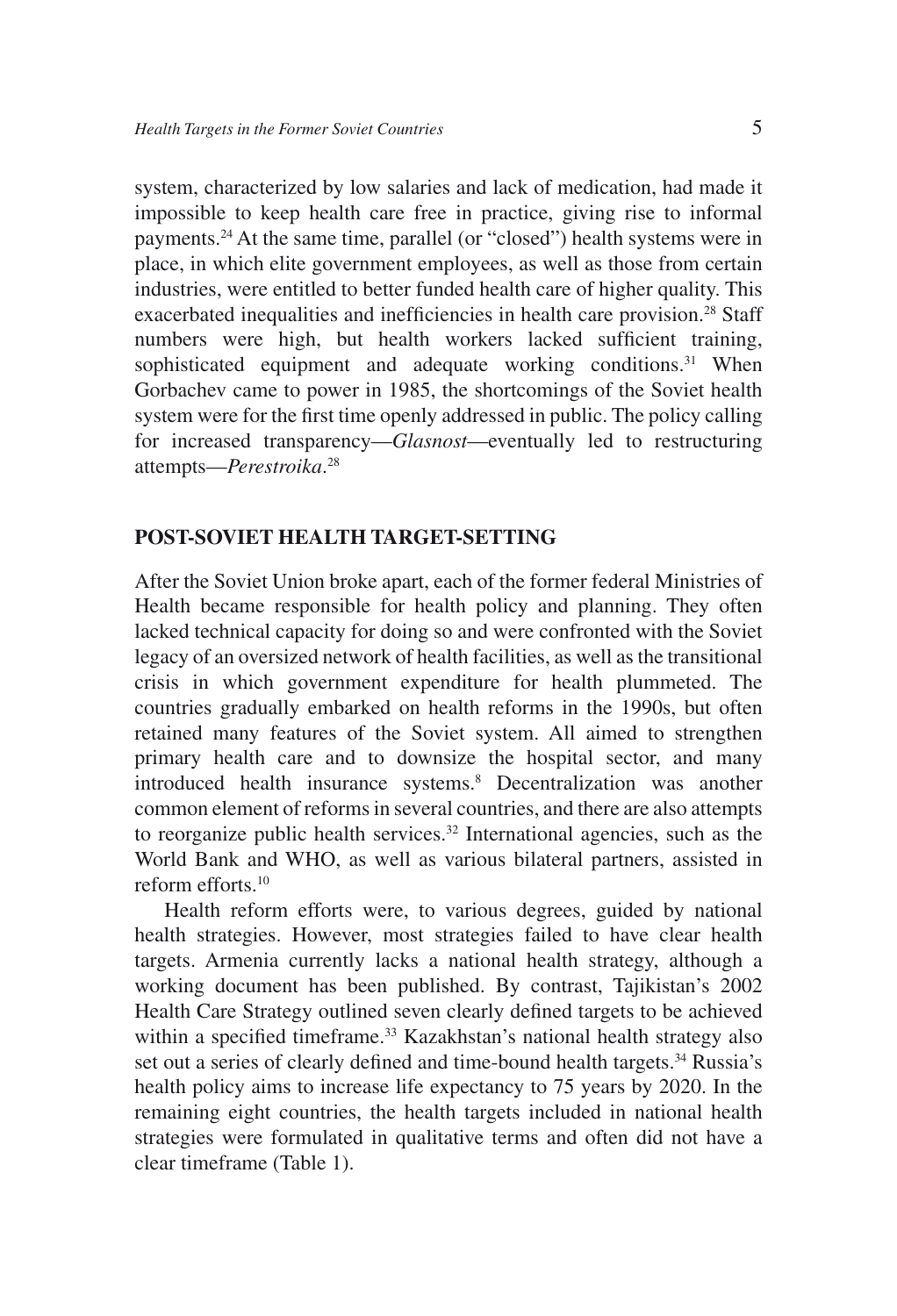| Table | Health targets or key objectives in national health policies or strategies |  |
|-------|----------------------------------------------------------------------------|--|
|-------|----------------------------------------------------------------------------|--|

Table 1

| Country        | National Health Policy<br>or Strategy                                                                                                                                   | <b>Health Targets or Key Objectives</b>                                                                                                                                                                                                                                                                                                                                                                                                                      |
|----------------|-------------------------------------------------------------------------------------------------------------------------------------------------------------------------|--------------------------------------------------------------------------------------------------------------------------------------------------------------------------------------------------------------------------------------------------------------------------------------------------------------------------------------------------------------------------------------------------------------------------------------------------------------|
| Armenia        | A national health strategy is<br>health law and development<br>in development since 2011.<br>Existing policy documents<br>are the basis for a new<br>of concept papers. | Not specified.                                                                                                                                                                                                                                                                                                                                                                                                                                               |
| Azerbaijan     | 2008 but not yet formally<br>Concept for Health Care<br>Reform drafted in early<br>approved.                                                                            | Strategies and conceptual notes have been developed around specific health care priorities, including a<br>Reproductive Health Strategy, a Mental Health Strategy, and a Tuberculosis Strategy.                                                                                                                                                                                                                                                              |
| <b>Belarus</b> | the Republic of Belarus for<br>Demographic Security of<br>National Programme on<br>2007-2010                                                                            | which guarantees citizens universal access to health care services, free at the point of use. Implicit<br>objectives for the health system include: protecting the health of the economically active population and<br>addressing demographic concerns about low birth rates, high mortality rates and the shrinking Belarusian<br>The explicit objectives of the health system are described as being rooted in the Belarusian Constitution,<br>population. |
| Georgia        | Strategic Health Plan for<br>Georgia 2000-2009                                                                                                                          | The priorities of this health strategy include: 1) health financing by the state as well as through social<br>insurance, while maintaining the principles of solidarity and equity, and 2) a leading role for primary<br>health care, with an emphasis on health promotion and disease prevention.                                                                                                                                                           |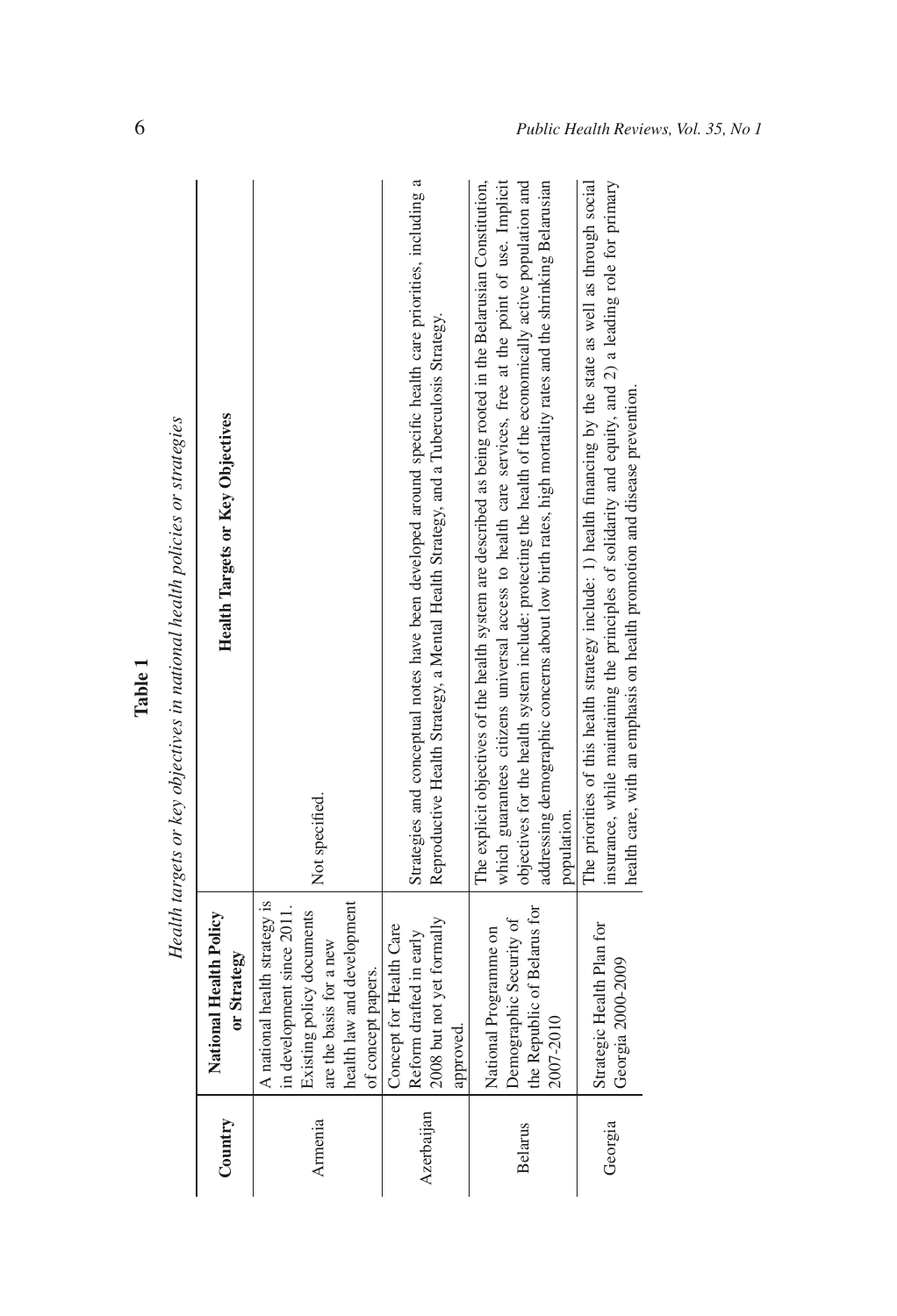| ⊐      |
|--------|
|        |
| Ê<br>Ć |
|        |
|        |
| Φ      |
| ≏      |
| .ದ     |

| Table 1 contd. |                                                             |                                                                                                                                                                                                                                                                                                                                                                                                                                                                                                                                                                                                                                                                                                                                                                                                                                                                                                                                                                                                                                                                                                                                                                                                                                                                                                                                                                                                                                                                                                                                                                                                                                                                                                       |
|----------------|-------------------------------------------------------------|-------------------------------------------------------------------------------------------------------------------------------------------------------------------------------------------------------------------------------------------------------------------------------------------------------------------------------------------------------------------------------------------------------------------------------------------------------------------------------------------------------------------------------------------------------------------------------------------------------------------------------------------------------------------------------------------------------------------------------------------------------------------------------------------------------------------------------------------------------------------------------------------------------------------------------------------------------------------------------------------------------------------------------------------------------------------------------------------------------------------------------------------------------------------------------------------------------------------------------------------------------------------------------------------------------------------------------------------------------------------------------------------------------------------------------------------------------------------------------------------------------------------------------------------------------------------------------------------------------------------------------------------------------------------------------------------------------|
| Kazakhstan     | Strategic Development Plan<br>2020                          | services. It had a number of clearly specified health targets with a defined timescale, including: increasing<br>health care delivery and the accessibility and quality of drugs. Key targets included: introducing free<br>life expectancy to 69 years by 2015 and 72 years by 2020; decreasing maternal mortality by 1.5 times by<br>2015 and by 2 times by 2020; decreasing infant mortality by 1.5 times by 2015 and by 2 times by 2020;<br>decreasing overall mortality by 15% by 2015 and by 30% by 2020; decreasing TB morbidity by 10% by<br>2015 and by 20% by 2020. Other targets envisaged: increasing physical activity among the general<br>population to 25% by 2015 and to 30% by 2020; and decreasing smoking, drug and alcohol use by 15%<br>by 2015. The health strategy also envisaged structural changes in health financing and management,<br>This health strategy, adopted in 2010, focussed on improving the accessibility and quality of health<br>choice of health care providers by 2015; and increasing the share of primary health care services provided<br>by general practitioners to 30% of total outpatient services by 2015.                                                                                                                                                                                                                                                                                                                                                                                                                                                                                                                                       |
| Kyrgyzstan     | Health Reform Programme<br>for 2006-2010 - Manas<br>Taalimi | to specialist health services, including high-technology health services; 4) improving the quality of health<br>hospital infections and improved medical waste management; 5) orienting health services towards<br>evidence-based medicine, rational pharmaceutical management, better laboratory services, reduced<br>achieving the MDGs, based on a strengthened role of public health and the active involvement of<br>expenditure; the level of co-payments relative to the official mean salary; regional deviations from the<br>This health strategy had the following main objectives: 1) solidifying and expanding health financing<br>reforms; 2) building the capacity of feldsher-midwifery points and ambulance services, with the aim of<br>communities, NGOs, the mass media and local self-governance bodies; and 6) improving the quality of<br>graduate, postgraduate and continuous education through revised accreditation requirements for<br>educational institutions and programmes and new mechanisms to recruit and retain health personnel,<br>was developed to monitor implementation. Monitoring was based on a series of key indicators, including<br>for example: out-of-pocket payments on health in the two poorest quintiles as a share of total household<br>increasing the effectiveness of primary health care; 3) optimizing specialized care and regulating access<br>services through the introduction of effective internal management, promotion of the principles of<br>Although these objectives were specified in qualitative terms, a strong monitoring and evaluation system<br>average national per capita expenditure.<br>particularly in rural areas. |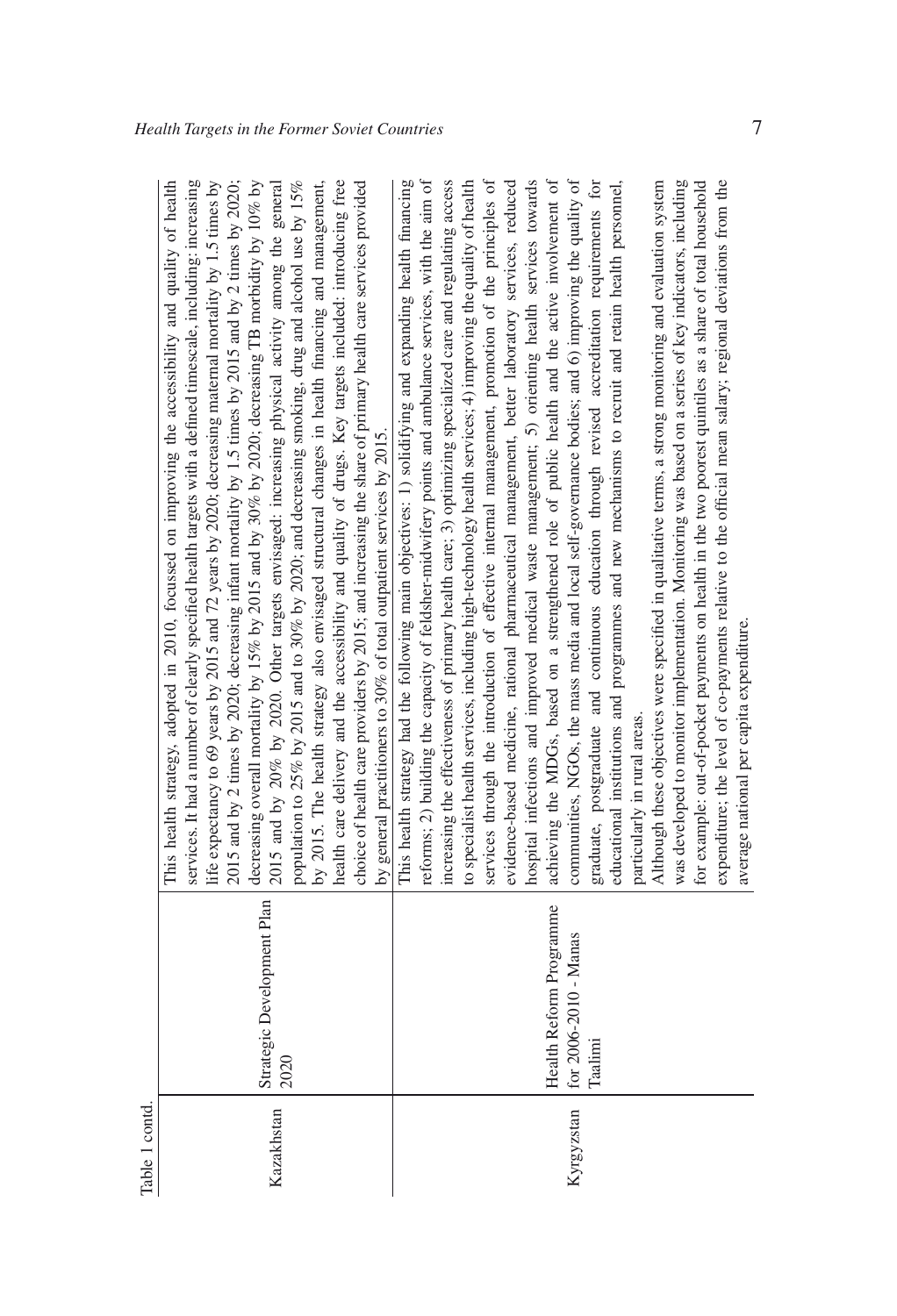| Table 1 contd. |                                                                                            |                                                                                                                                                                                                                                                                                                                                                                                                                                                                                                                                                                                                                                                                                                                                                                                                                                                                                                                                                                                                                                                                                                                                                                                                                                                |
|----------------|--------------------------------------------------------------------------------------------|------------------------------------------------------------------------------------------------------------------------------------------------------------------------------------------------------------------------------------------------------------------------------------------------------------------------------------------------------------------------------------------------------------------------------------------------------------------------------------------------------------------------------------------------------------------------------------------------------------------------------------------------------------------------------------------------------------------------------------------------------------------------------------------------------------------------------------------------------------------------------------------------------------------------------------------------------------------------------------------------------------------------------------------------------------------------------------------------------------------------------------------------------------------------------------------------------------------------------------------------|
| Moldova        | National Health Policy<br>Development Strategy<br>Health System<br>2007-2021:<br>2008-2017 | These two documents include the following key objectives: 1) continuous improvement of population<br>health; 2) financial risk protection; 3) reducing inequalities in the use and distribution of health care<br>services; 4) enhancing user satisfaction; and 5) restructuring the health system to improve performance<br>and population health regardless of the limited resources available.                                                                                                                                                                                                                                                                                                                                                                                                                                                                                                                                                                                                                                                                                                                                                                                                                                              |
| Russia         | National Health Concept to<br>the year 2020                                                | expectancy to 75 years and increasing government expenditure on health to 5.2 % of GDP. Further goals<br>In the area of health promotion, the aim is to drastically reduce risk factors for non-communicable disease<br>shape healthy lifestyles among students, encouraging citizens to lead healthy lifestyles and getting<br>This policy document set ambitious targets to be achieved by 2020, including increasing average life<br>are: increasing the Russian population to 145 million, and reducing the mortality rate to 10 deaths per<br>1000 population by 2020. Major areas of development include health promotion, provision of high-<br>with adverse environmental factors, enhancing the motivation of secondary educational establishments to<br>quality medical care, improving outpatient drug supply, improving the provision with human resources,<br>through improving health education, installing an efficient system of measures to combat harmful<br>behaviours, providing healthy food, developing mass physical activity, mitigating the risks associated<br>stepping up biochemical research, and improving the use of IT in health care.<br>employers to participate in the protection of their workers' health. |
| Tajikistan     | 2002 Health Care Strategy                                                                  | strategy. Its aims were to: 1) ensure access to medical and preventive services of high quality; 2) decrease<br>maternal mortality by 25-30% between 2002 and 2010; 3) decrease the abortion rate by $30\%$ ; 4) decrease<br>morbidity; 6) ensure access to information about healthy lifestyles; and 7) improve strategies to protect<br>This national health strategy, which covered the period up to 2010, built on the WHO Health for All<br>infant mortality to 20 per 1000 live births; 5) decrease most prevalent causes of maternal and child<br>children.                                                                                                                                                                                                                                                                                                                                                                                                                                                                                                                                                                                                                                                                             |
| Turkmenistan   | Socioeconomic Reform<br>Strategy 2000-2010                                                 | This strategy had the following main objectives: improving mother and child health; improving the<br>prevention and control of tuberculosis, sexually transmitted infections, viral hepatitis and HIV/AIDS; and<br>rationalizing hospital care and strengthening primary health care.                                                                                                                                                                                                                                                                                                                                                                                                                                                                                                                                                                                                                                                                                                                                                                                                                                                                                                                                                          |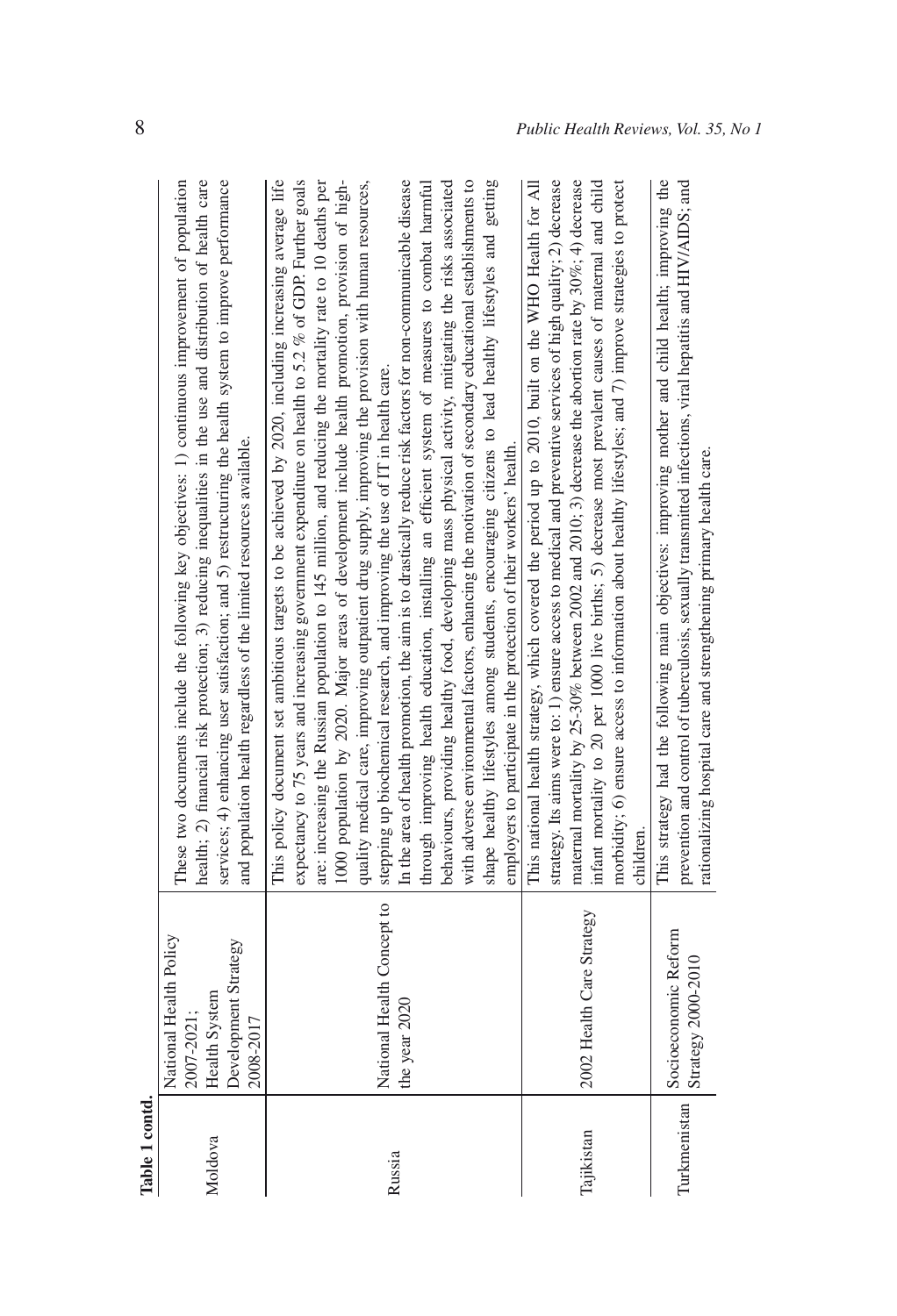| J  |  |
|----|--|
|    |  |
| ٩  |  |
| í  |  |
| -9 |  |

|            |                              | This national health strategy identified the following key strategies: 1) Strengthening the financial basis                             |
|------------|------------------------------|-----------------------------------------------------------------------------------------------------------------------------------------|
|            |                              | 2007 National Plan for the   of the health system; 2) increasing efficiency; 3) linking government commitments with available financial |
| Ukraine    |                              | Development of the Health   resources; 4) reorganizing health service provision, based on the development of primary health care; 5)    |
|            | System up to 2010            | setting up an effective quality management and control system; 6) renovating health facilities; 7)                                      |
|            |                              | implementing rational pharmaceutical policies; and $8$ ) improving personnel management.                                                |
|            |                              | This document identified a number of priority areas in the health system, including: maternal and child                                 |
|            | 1998 Presidential Decree on  | health, the development of the private sector, quality of care and a state-guaranteed package of medical                                |
| Uzbekistan | reforming the Uzbek health   | services free at the point of delivery. In addition to identifying priority areas, the document also set clear                          |
|            |                              | targets to be achieved in the form of structural indicators. Examples include: transformation of the                                    |
|            | system                       | sanitary-epidemiological services into a single organizational structure within the Ministry of Health by                               |
|            |                              | 2000; and transition to a country-wide two-tiered primary care system by 2005.                                                          |
|            | Source: Authors' compilation |                                                                                                                                         |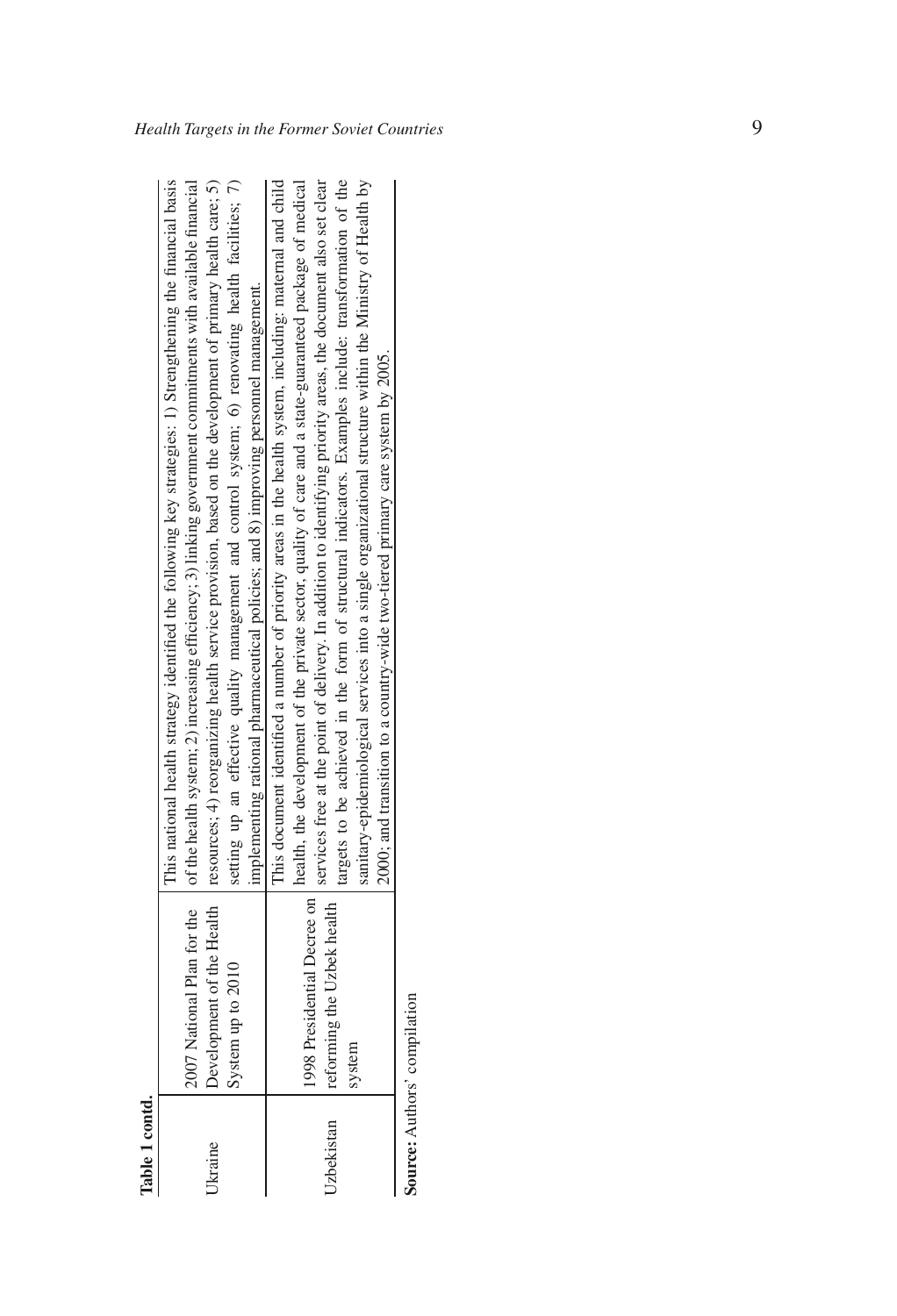#### **HEALTH TARGETS WITHIN THE MDG INITIATIVE**

In striking contrast, almost all of the 12 countries have been involved in setting quantitative and time-bound health targets as a result of the MDG initiative, originating from the UN Millennium Declaration, signed in 2000 by 189 countries.35 Three of eight development goals (Goals 4, 5 and 6) are directly concerned with health, targeting child mortality, maternal health, and HIV/AIDS, malaria and "other diseases". They are further specified in seven health targets and 19 corresponding indicators, with a further disaggregation expected by sex and locality.

Relevant data are collected nationally and submitted through progress reports to the UN, which processes and publishes the data. The UN website specifies whether data have been produced and reported by the country, estimated by the agency (in case of lack of reporting, when country data are not available, where there are multiple sources or issues with data quality), or produced by the country and adjusted by the agency for international comparability.36

Table 2 illustrates whether countries have adopted the original MDG targets and indicators and shows the baseline health indicators that have been used. Due to missing UN estimates, Moldova is not presented in the table. We also excluded targets on malaria, as it is not a major health concern for most of the countries discussed here.

We found that most countries had adapted all or some MDG targets and their associated progress measurement indicators. Armenia, Kazakhstan and Kyrgyzstan are exceptions, in that they adopted the majority of MDG targets and indicators in their original form.37-39 Several countries adopted a baseline year different from 1990, ranging from 1995 to 2006, in view of political instability and lack of reliable data during the early years of transition. This was the case for Azerbaijan, Georgia, Moldova, Turkmenistan, Ukraine and Uzbekistan.<sup>40-45</sup>

Significant discrepancies emerge between data reported by national authorities as compared to those reported by international agencies. For example, the Armenian MDG progress report noted that infant mortality was 23.8 in 1990; however, the official UN site for the MDG indicators indicates that it was 47.2, allegedly based on country-level data. High discrepancies can also be observed in maternal mortality (e.g., for Kazakhstan, Russia and Turkmenistan). Interestingly, in the case of countries that have adopted the MDGs with minimal or no modification (Armenia, Kazakhstan and Kyrgyzstan), discrepancies are among the highest.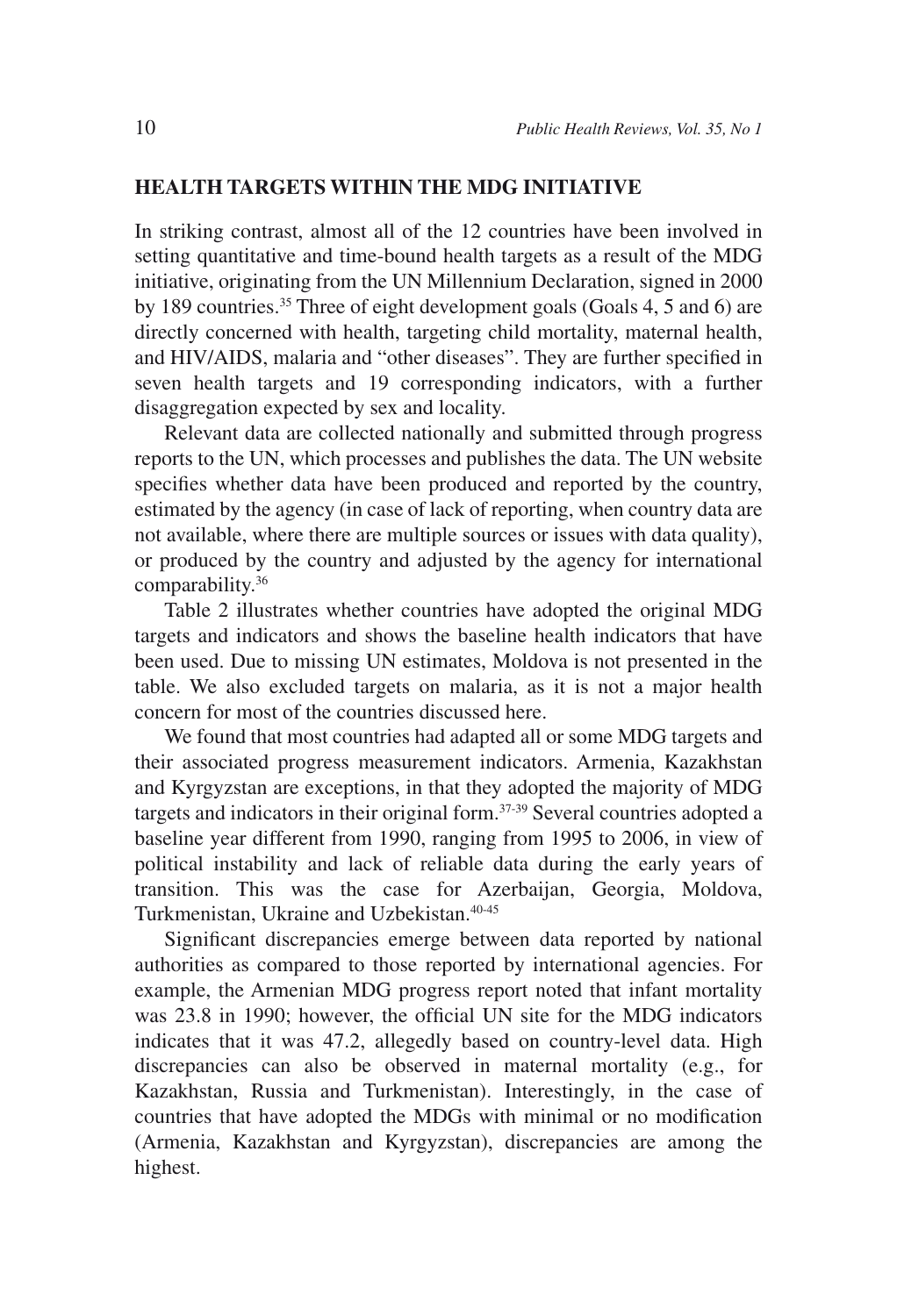|   | not con          |
|---|------------------|
|   |                  |
|   |                  |
|   |                  |
|   |                  |
|   |                  |
|   |                  |
|   |                  |
|   |                  |
|   |                  |
|   | a vunn o         |
|   |                  |
|   |                  |
|   |                  |
|   |                  |
|   |                  |
|   |                  |
|   |                  |
|   |                  |
|   |                  |
|   |                  |
|   |                  |
|   |                  |
|   |                  |
|   | $\ddot{c}$       |
|   |                  |
|   |                  |
|   |                  |
|   |                  |
|   |                  |
|   |                  |
|   |                  |
|   |                  |
|   |                  |
|   |                  |
|   |                  |
|   |                  |
|   |                  |
|   |                  |
|   |                  |
|   |                  |
|   |                  |
|   |                  |
|   |                  |
|   |                  |
|   |                  |
|   | ndicatore adopta |
|   |                  |
|   |                  |
|   |                  |
|   |                  |
|   |                  |
|   |                  |
|   |                  |
|   |                  |
|   | n <sub>d</sub>   |
|   |                  |
|   |                  |
|   |                  |
| ï |                  |
|   |                  |

|                            |                                                                                                              |                         | Table 2                   |                             |                   |                        |                       |
|----------------------------|--------------------------------------------------------------------------------------------------------------|-------------------------|---------------------------|-----------------------------|-------------------|------------------------|-----------------------|
|                            | MDG goals and indicators adopted by former Soviet countries                                                  |                         |                           |                             |                   |                        |                       |
|                            |                                                                                                              |                         | <b>Armenia</b>            |                             |                   | Azerbaijan             |                       |
|                            | Selected MDG Goals and Indicators                                                                            | adapted<br>Target       | Country data<br>$(1990)*$ | UN estimate<br>(1990)       | adapted<br>Target | Country data<br>(1990) | UN estimate<br>(1990) |
|                            | Under-5 mortality rate per<br>1,000 live births                                                              |                         | 23.8                      | 47.2                        |                   | Not available          | 94.5                  |
| Reduce Child mortality     | Infant mortality rate per 1,000<br>live births                                                               | $\frac{1}{2}$           | 18.3                      | 40.4                        | Yes               | 22.91                  | 75.4                  |
|                            | Proportion of 1-yr old children<br>immunised against measles                                                 |                         | 95.2                      | 93 (1992)                   |                   | Not available          | 52 (1992)             |
| Improve Maternal<br>Health | Maternal mortality ratio per<br>100,000 live births                                                          | $\frac{1}{2}$           | 32.6                      | (modelled)<br>$\frac{4}{6}$ | Yes               | Not available          | (modelled)<br>56.0    |
| <b>HIV/AIDS</b>            | People living with HIV (15-49)<br>$(\%)$                                                                     | $\overline{\mathsf{X}}$ | 0.01(2000)                | 0.00                        | Yes               | 0.01                   | 0.01                  |
|                            | HIV incidence rate (15-49)                                                                                   |                         | Not available             | 0.01 (1995)                 |                   | 0.01                   | 50.01                 |
|                            | Incidence per 100,000                                                                                        |                         | 16.6                      | 33.0                        |                   | 37.38                  | 110                   |
|                            | Prevalence                                                                                                   |                         | Not available             | 56.0                        |                   | Not available          | 222.0                 |
| Tuberculosis               | Mortality rate (cases per<br>100,000)                                                                        | $\frac{1}{2}$           | Not available             | 5.6                         | $\tilde{z}$       | Not available          | 17.0                  |
|                            | <b>Proportion of cases detected</b><br>observed treatment short<br>and cured under directly<br>course $(\%)$ |                         | 18.5 (1995)               | country data)<br>55 (1995   |                   | Not available          | 33 (1990)             |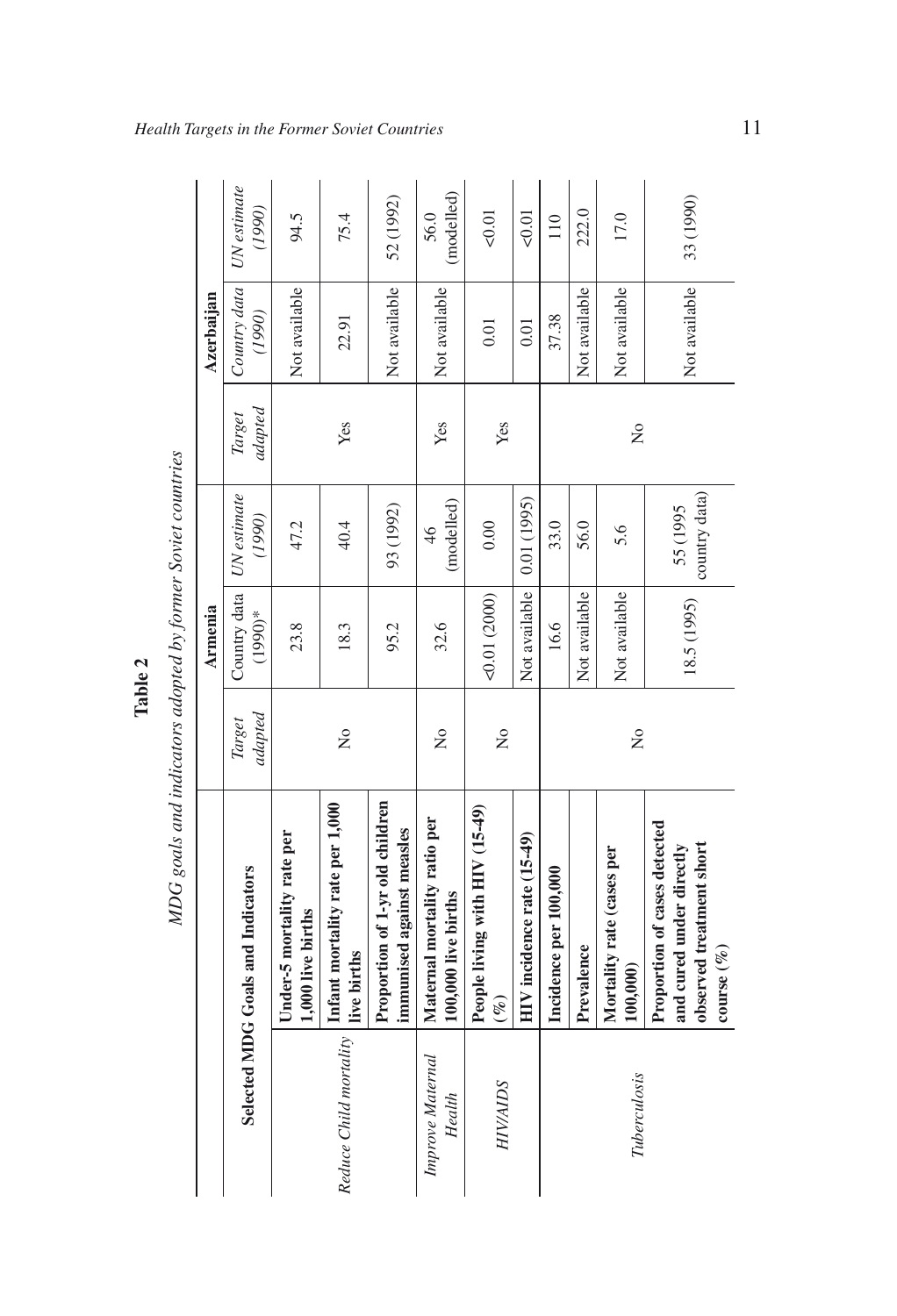| Table 2 contd.             |                                                                                                    |                   |                                      |            |                   |                                      |                    |
|----------------------------|----------------------------------------------------------------------------------------------------|-------------------|--------------------------------------|------------|-------------------|--------------------------------------|--------------------|
|                            |                                                                                                    |                   | <b>Belarus</b>                       |            |                   | Georgia                              |                    |
|                            | Selected MDG Goals and Indicators                                                                  | adapted<br>Target | Country data   UN estimate<br>(2000) | (2000)     | adapted<br>Target | Country data   UN estimate<br>(2000) | (2000)             |
|                            | Under-5 mortality rate per<br>1,000 live births                                                    |                   | 11.6(2001)                           | 13.7       |                   | 24.9                                 | 32.6               |
| Reduce Child mortality     | Infant mortality rate per 1,000<br>live births                                                     | Yes               | 9.31                                 | 10.9       | Yes               | 21.1                                 | 28.6               |
|                            | Proportion of 1-yr old children<br>immunised against measles                                       |                   | 98.2                                 | 98         |                   | 94.8                                 | 73                 |
| Improve Maternal<br>Health | Maternal mortality ratio per<br>100,000 live births                                                | Yes               | $\overline{21}$                      | 31.0       | Yes               | 49.2                                 | (modelled)<br>58.0 |
| <b>HIV/AIDS</b>            | People living with HIV (15-49)<br>$(\%)$                                                           | Yes               | $0.2 - 0.3$<br>(2009)                | 0.1        | Yes               | Not available                        | 0.00               |
|                            | HIV incidence rate (15-49)                                                                         |                   | 11.1 (2009)                          | 0.01(1997) |                   | 3.4                                  | 0.01(2003)         |
|                            | Incidence per 100,000                                                                              |                   | 61.6                                 | 74.0       |                   | 84                                   | 107.0              |
|                            | Prevalence                                                                                         |                   | 201                                  | 94.0       |                   | Not available                        | 137.0              |
| Tuberculosis               | Mortality rate (cases per<br>100,000                                                               | Yes               | 8.3                                  | 8.5        | Yes               | 7.6                                  | 20.0               |
|                            | Proportion of cases detected<br>observed treatment short<br>and cured under directly<br>course( %) |                   | 85 (1996)                            | 91.0       |                   | $\mathcal{C}$                        | 87                 |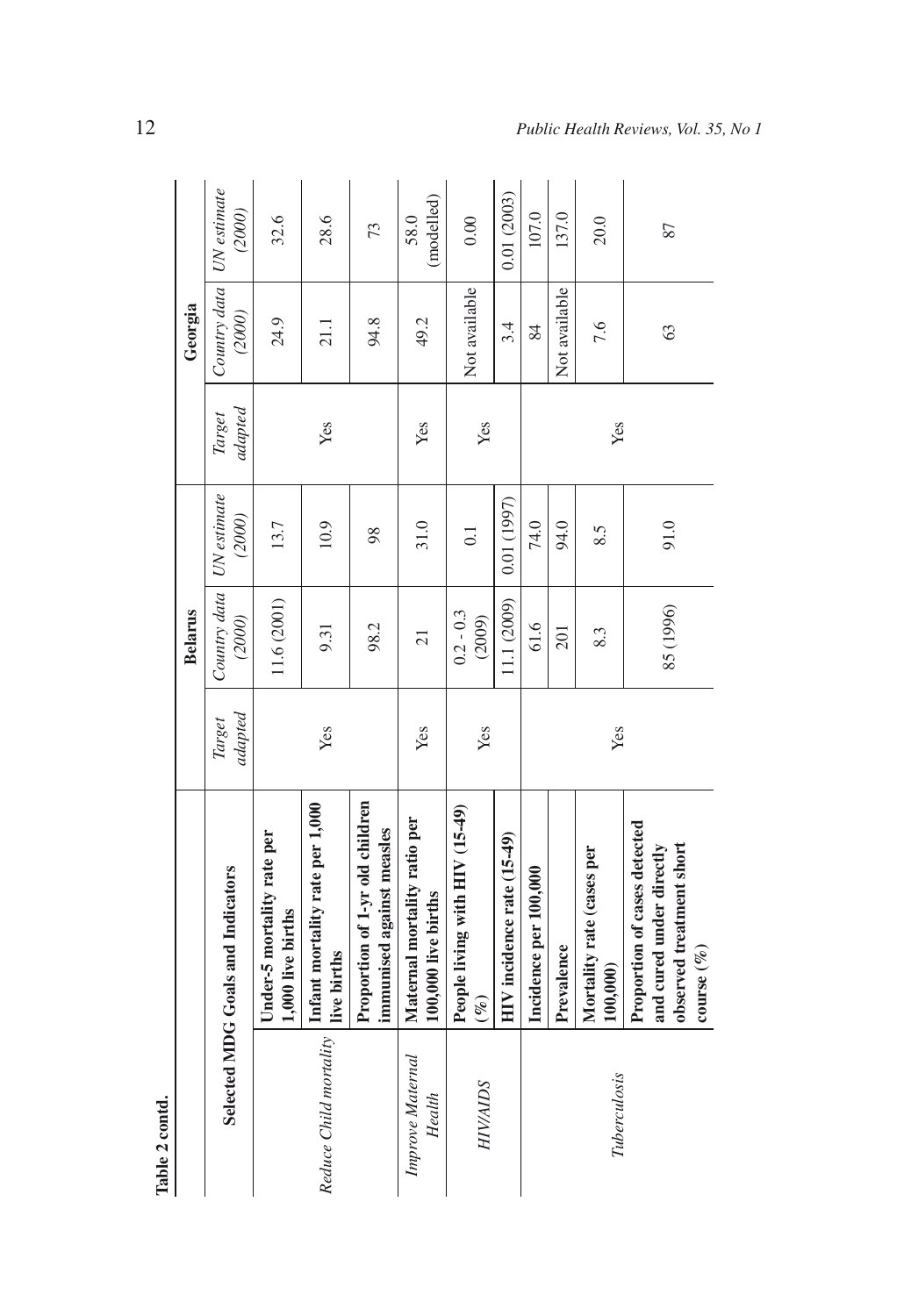| Table 2 contd.             |                                                                                                       |                           |                        |                                               |                           |                        |                                               |
|----------------------------|-------------------------------------------------------------------------------------------------------|---------------------------|------------------------|-----------------------------------------------|---------------------------|------------------------|-----------------------------------------------|
|                            |                                                                                                       |                           | Kazakhstan             |                                               |                           | Kyrgyzstan             |                                               |
|                            | Selected MDG Goals and Indicators                                                                     | adapted<br>Target         | data (1990)<br>Country | estimate<br>(1990)<br>$\overline{\mathsf{S}}$ | adapted<br>Target         | data (1990)<br>Country | estimate<br>(1990)<br>$\overline{\mathsf{S}}$ |
|                            | Under-5 mortality rate per<br>1,000 live births                                                       |                           | 34                     | 57.0                                          |                           | 41.3                   | 70.3                                          |
| Reduce Child mortality     | Infant mortality rate per 1,000<br>live births                                                        | $\tilde{z}$               | $\overline{24}$        | 48.0                                          | $\mathsf{S}^{\mathsf{O}}$ | $30\,$                 | 57.9                                          |
|                            | Proportion of 1-yr old children<br>immunised against measles                                          |                           | 95 (1995)              | 89 (1992)                                     |                           | 95                     | 94 (1992)                                     |
| Improve Maternal<br>Health | Maternal mortality ratio per<br>100,000 live births                                                   | $\mathsf{S}^{\mathsf{o}}$ | 55                     | 92.0                                          | $\frac{1}{2}$             | 62.9                   | (modelled)<br>73.0                            |
|                            | People living with HIV (15-49)<br>$(\%)$                                                              |                           | available<br>Xot       | $-0.01$                                       |                           | available<br>Χō        | 0.00                                          |
| <b>HIV/AIDS</b>            | HIV incidence rate (15-49)                                                                            | $\tilde{S}$               | (1996)<br>100          | 0.02(2001)                                    | $\tilde{z}$               | 0.07                   | 0.01(2001)                                    |
|                            | Incidence per 100,000                                                                                 |                           | 65.8                   | 139.0                                         |                           | 52.1                   | 143.0                                         |
|                            | Prevalence                                                                                            |                           | available<br>Not       | 255.0                                         |                           | 52.1                   | 280.0                                         |
| Tuberculosis               | Mortality rate (cases per<br>100,000                                                                  | $\tilde{z}$               | 13.53                  | 41.0                                          | $\mathsf{S}^{\mathsf{O}}$ | 6.7                    | 36.0                                          |
|                            | Proportion of cases detected<br>and cured under directly<br>observed treatment short<br>course $(\%)$ |                           | 74 (1997)              | 75 (1997)                                     |                           | 85.4 (1998)            | 37                                            |

*Health Targets in the Former Soviet Countries* 13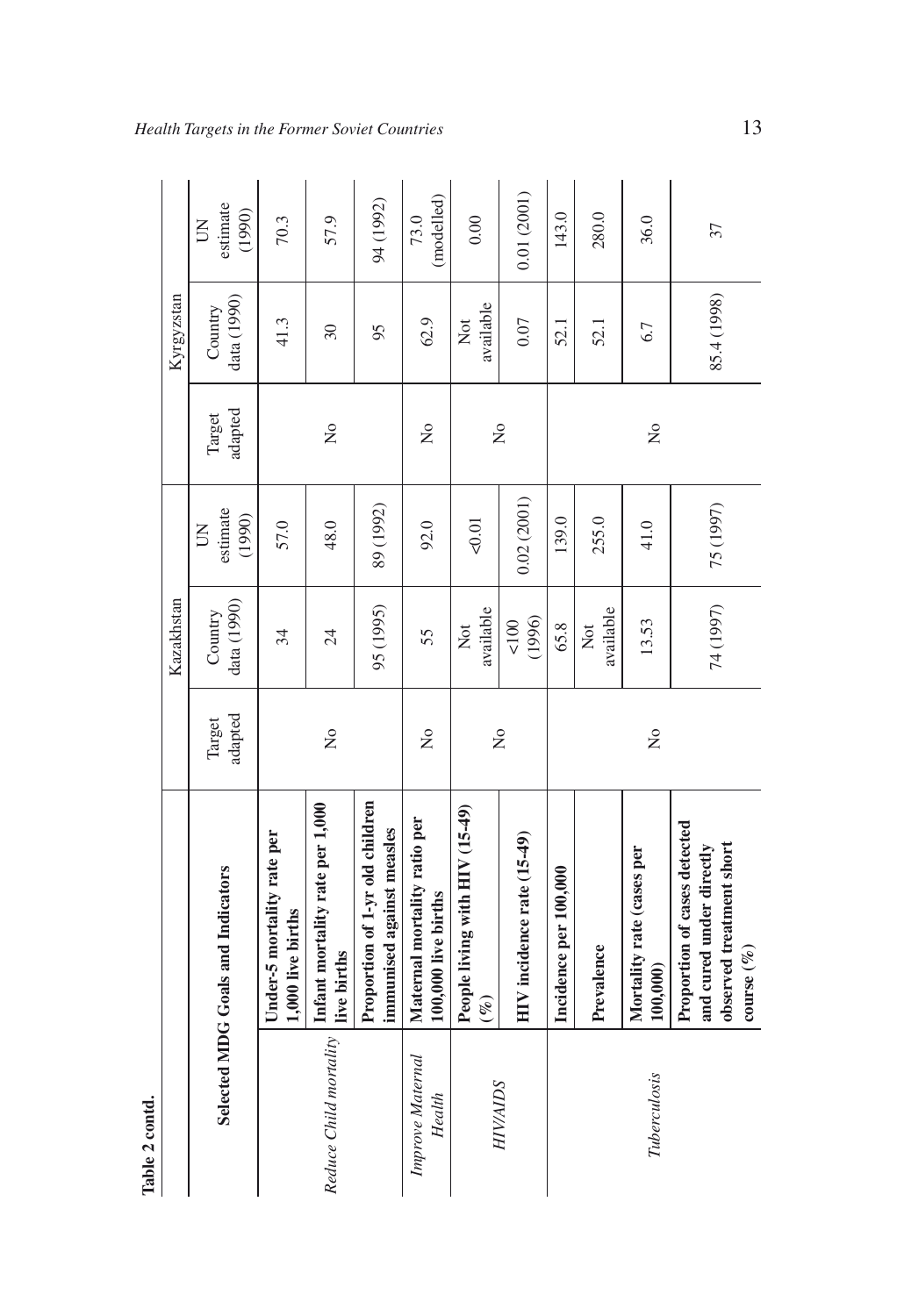| Table 2 contd.             |                                                                                                       |                         |                                      |                             |                   |                                      |                    |
|----------------------------|-------------------------------------------------------------------------------------------------------|-------------------------|--------------------------------------|-----------------------------|-------------------|--------------------------------------|--------------------|
|                            |                                                                                                       |                         | <b>Russian Federation</b>            |                             |                   | Tajikistan                           |                    |
|                            | Selected MDG Goals and Indicators                                                                     | adapted<br>Target       | Country data   UN estimate<br>(1990) | (1990)                      | adapted<br>Target | Country data   UN estimate<br>(1990) | (1990)             |
|                            | Under-5 mortality rate per<br>1,000 live births                                                       |                         | 21.5                                 | 27.3                        |                   | 119.7                                | 114.3              |
| Reduce Child mortality     | Infant mortality rate per 1,000<br>live births                                                        | $\overline{\mathsf{X}}$ | 17.4                                 | 23.0                        | Yes               | 88.8                                 | 89.1               |
|                            | Proportion of 1-yr old children<br>immunised against measles                                          |                         | 06 >                                 | 83 (1992)                   |                   | Not available                        | 68.0 (1992)        |
| Improve Maternal<br>Health | Maternal mortality ratio per<br>100,000 live births                                                   | $\frac{1}{2}$           | 47.4                                 | 74.0                        | $\frac{1}{2}$     | $\overline{6}$                       | (modelled)<br>94.0 |
| <b>HIV/AIDS</b>            | People living with HIV (15-49)<br>$(\%)$                                                              | $\tilde{z}$             | Not available                        | 0.00                        | Yes               | $\circ$                              | 50.01              |
|                            | HIV incidence rate (15-49)                                                                            |                         | 0.07                                 | Not available               |                   | 0.04                                 | 0.01 (1994)        |
|                            | Incidence per 100,000                                                                                 |                         | Not available                        | 107.0                       |                   | 46.39                                | 93.0               |
|                            | Prevalence                                                                                            |                         | Not available                        | 220.0                       |                   | Not available                        | 172.0              |
| Tuberculosis               | Mortality rate (cases per<br>100,000                                                                  | $\tilde{S}$             | Not available                        | 46.0                        | ž                 | Not available                        | 18.0               |
|                            | Proportion of cases detected<br>observed treatment short<br>and cured under directly<br>$course (\%)$ |                         |                                      | 65.0 (1995)   Not available |                   | 88 (1995)                            | Not available      |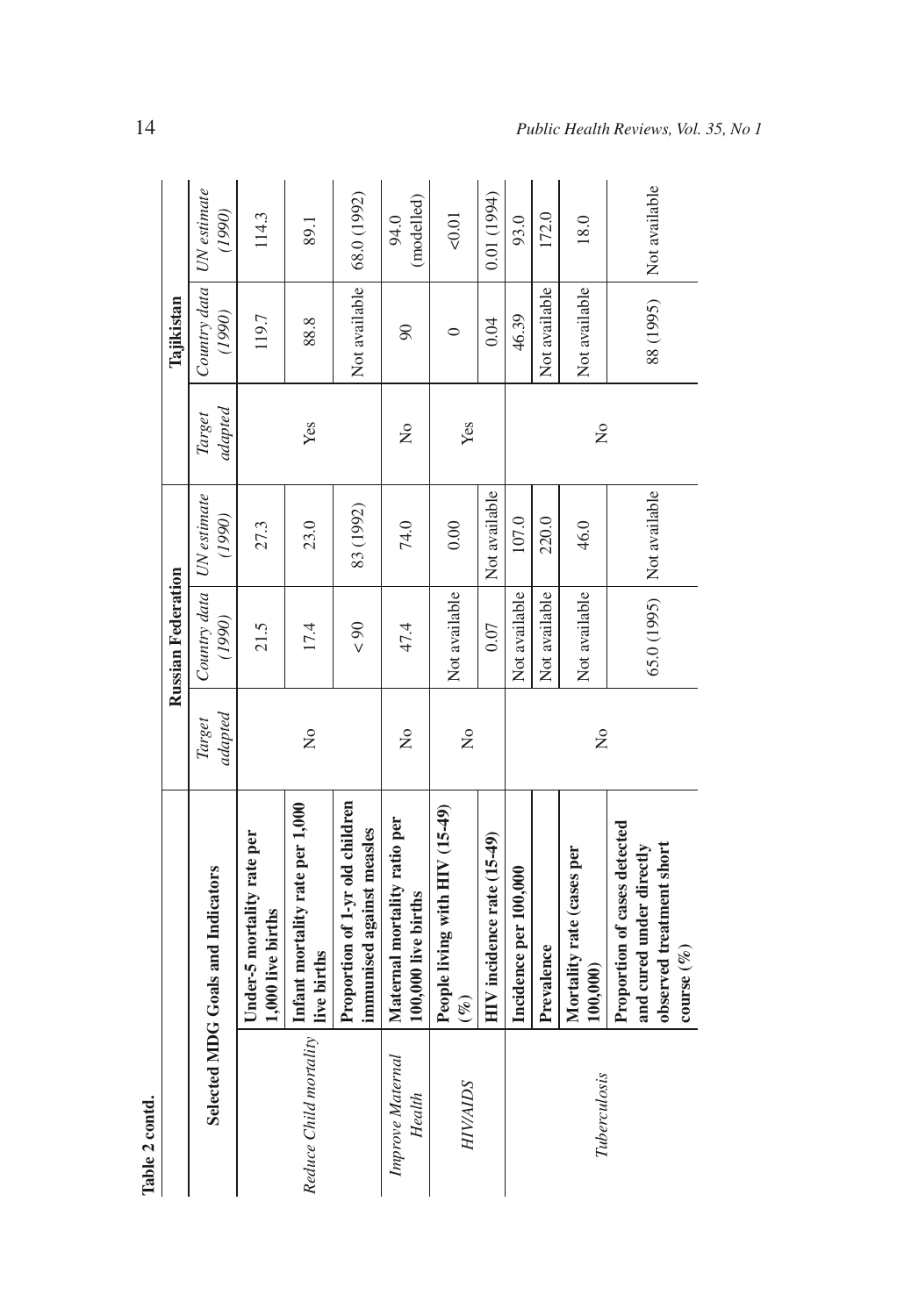| Table 2 contd.             |                                                                                                       |                   |                                      |                    |                      |                                      |             |
|----------------------------|-------------------------------------------------------------------------------------------------------|-------------------|--------------------------------------|--------------------|----------------------|--------------------------------------|-------------|
|                            |                                                                                                       |                   | Turkmenistan                         |                    |                      | Ukraine                              |             |
|                            | Selected MDG Goals and Indicators                                                                     | adapted<br>Target | Country data   UN estimate<br>(2000) | (2000)             | adapted<br>Target    | Country data   UN estimate<br>(2001) | (2001)      |
|                            | Under-5 mortality rate per<br>1,000 live births                                                       |                   | Not available                        | 71.4               |                      | 14.9                                 | 17.6        |
| Reduce Child mortality     | Infant mortality rate per 1,000<br>live births                                                        | Yes               | 21.3                                 | 58.7               | $\tilde{z}$          | 11.3                                 | 15.1        |
|                            | Proportion of 1-yr old children<br>immunised against measles                                          |                   | Not available                        | 96                 |                      | Not available                        | 99.0        |
| Improve Maternal<br>Health | Maternal mortality ratio per<br>100,000 live births                                                   | Yes               | 52                                   | (modelled)<br>91.0 | Yes                  | 23.9                                 | 35.0 (2000) |
| <b>HIV/AIDS</b>            | People living with HIV (15-49)<br>$(\%)$                                                              | Yes               | $\circ$                              | Not available      | Yes                  | Not available                        | 0.9         |
|                            | HIV incidence rate (15-49)                                                                            |                   | $\circ$                              | Not available      |                      | 14.2                                 | 0.05        |
|                            | Incidence per 100,000                                                                                 |                   | 82.3                                 | 92                 |                      | 83.72 (2002)                         | 84          |
|                            | Prevalence                                                                                            |                   | Not available                        | 105                |                      | Not available                        | 113         |
| Tuberculosis               | Mortality rate (cases per<br>100,000                                                                  | Yes               | Not available                        | 18.0               | $\tilde{\mathsf{z}}$ | 22.4                                 | 12.0        |
|                            | Proportion of cases detected<br>observed treatment short<br>and cured under directly<br>course $(\%)$ |                   | 81.0                                 | 97                 |                      | 43 (1996)                            | 84          |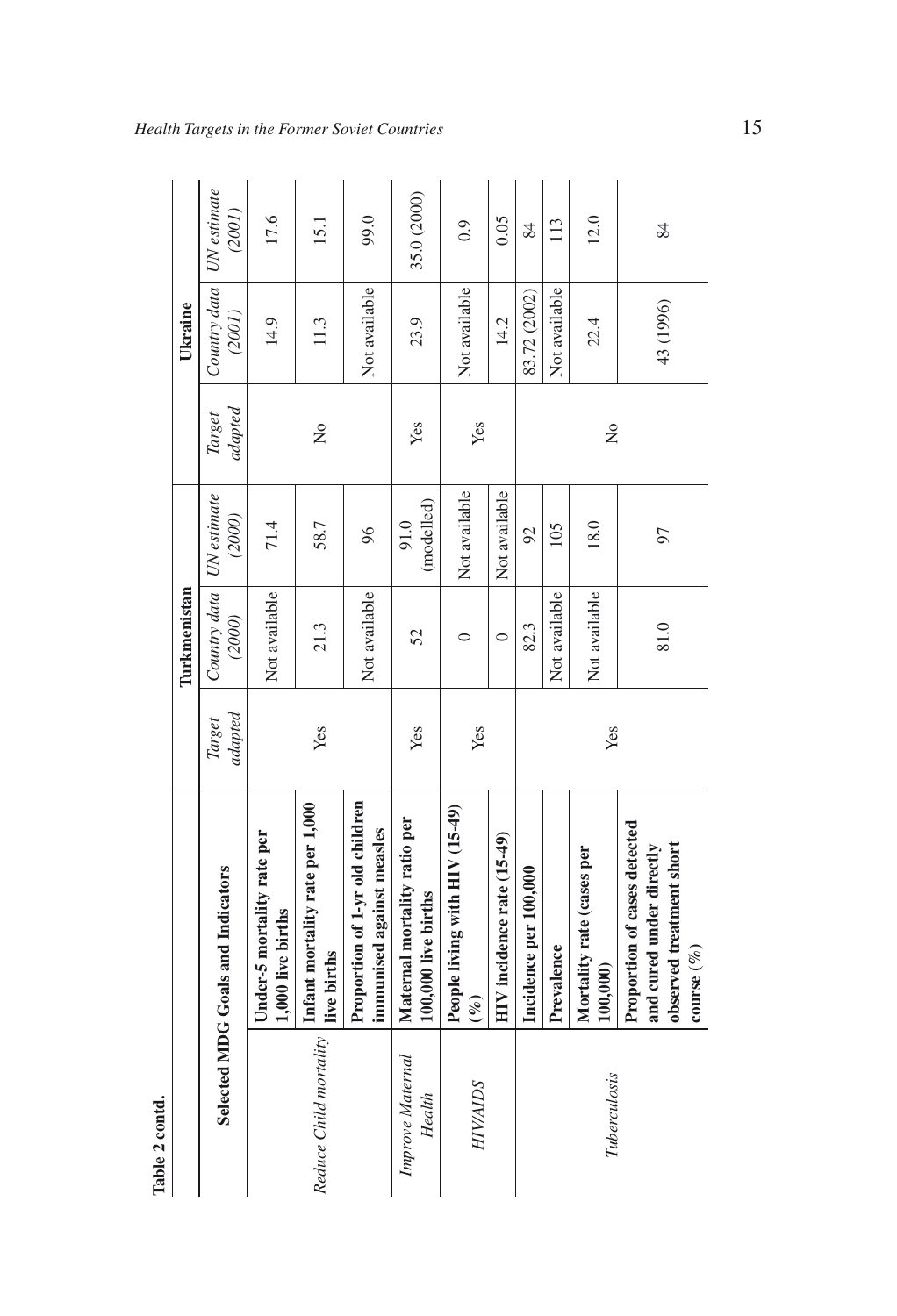| ì<br>۰ |
|--------|
|        |
| J      |
|        |
| Φ      |
|        |
|        |
|        |
|        |

| Table 2 contd.             |                                                                                                       |                   |                        |                       |
|----------------------------|-------------------------------------------------------------------------------------------------------|-------------------|------------------------|-----------------------|
|                            |                                                                                                       |                   | Uzbekistan             |                       |
|                            | Selected MDG Goals and Indicators                                                                     | adapted<br>Target | Country data<br>(2002) | UN estimate<br>(2002) |
|                            | Under-5 mortality rate per<br>1,000 live births                                                       |                   | 73.3                   | 58                    |
| Reduce Child mortality     | Infant mortality rate per 1,000<br>live births                                                        | Yes               | 26 (1995)              | 48.8                  |
|                            | Proportion of 1-yr old children<br>immunised against measles                                          |                   | 98.5 (2004)            | 56                    |
| Improve Maternal<br>Health | Maternal mortality ratio per<br>100,000 live births                                                   | Yes               | 34 (2001)              | 33 (2000)             |
| HIVAIDS                    | People living with HIV (15-49)<br>$(\%)$                                                              | Yes               | 230                    | 0.00                  |
|                            | HIV incidence rate (15-49)                                                                            |                   | 3.88                   | 0.00                  |
|                            | Incidence per 100,000                                                                                 |                   | 43                     | 128.0                 |
|                            | Prevalence                                                                                            |                   | Not available          | 211                   |
| Tuberculosis               | Mortality rate (cases per<br>100,000                                                                  | ż                 | Not available          | 24.0                  |
|                            | Proportion of cases detected<br>observed treatment short<br>and cured under directly<br>course $(\%)$ |                   | 80                     | Not available         |
|                            | Source: Authors' compilation, based on United Nations website for MDG indicators <sup>13</sup>        |                   |                        |                       |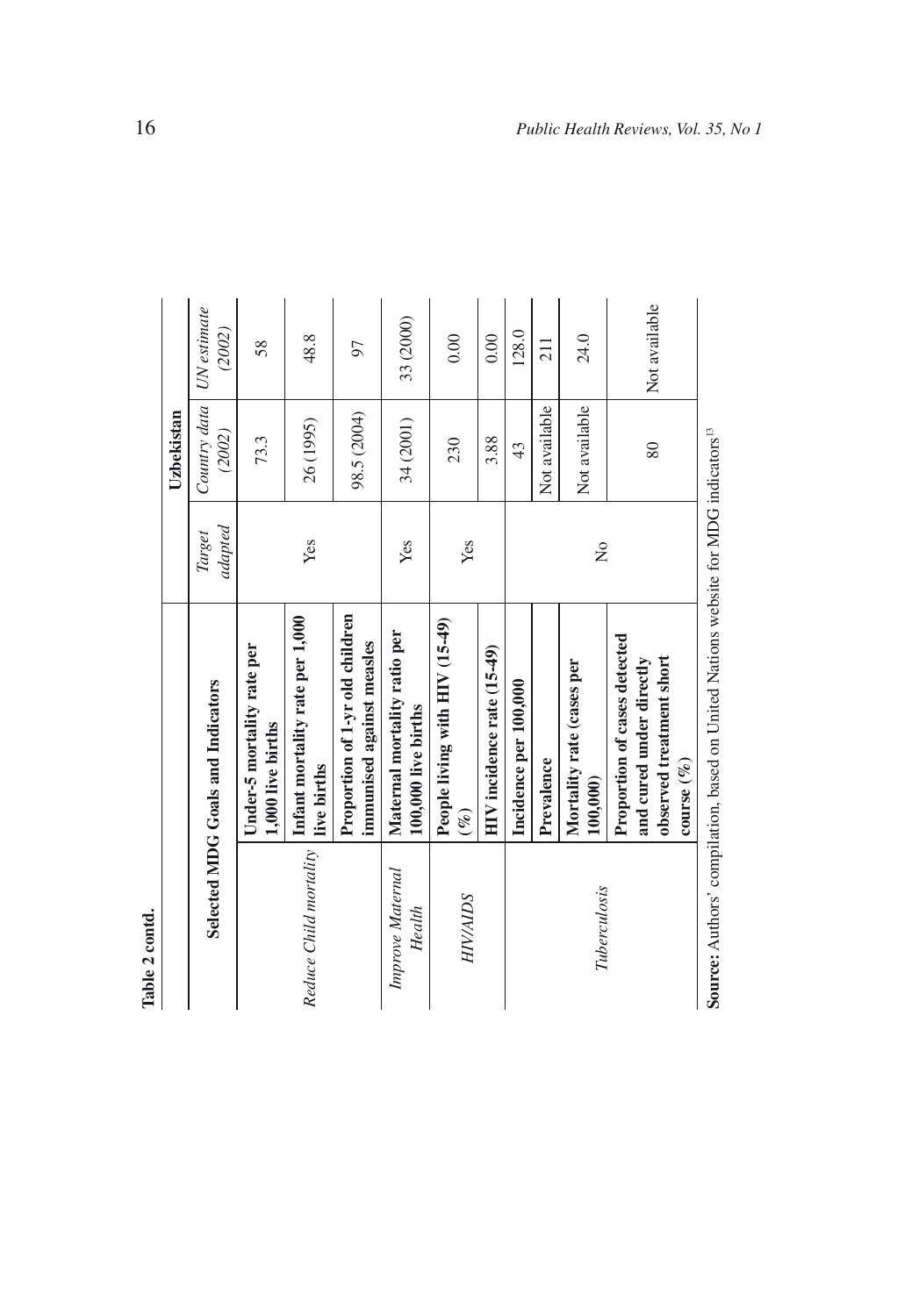Belarus stands in sharp contrast to most other countries of the region, as it has adopted significantly different targets for child and maternal mortality. The country's child mortality is the lowest among the former Soviet countries (Table 3) and close to rates in Western European countries, so that the related MDG goals are not relevant to Belarus. Instead, the country modified them to: 1) reduce infant morbidity; and 2) reduce under-5 disability prevalence rate. However, no new indicators were introduced to measure these targets.

Russia adopted the MDGs, but clarified that they did not constitute a formal basis for development planning.46,47 It aimed to reduce maternal and under-5 mortality by half between 1990 and 2015, rather than by threequarters, as envisaged in the MDGs.46 Russia also recognized that premature mortality among the working-age population is the main challenge for national health policy.46

### **A MAJOR CHALLENGE: DATA QUALITY**

As our overview of health-related baselines, goals and indicators within the MDG initiative illustrates, the quality of health data in the former Soviet countries is a major challenge for any meaningful health target-setting. There are significant discrepancies between officially reported data and nationally representative surveys, such as the series of Demographic and Health Surveys and UNICEF's Multiple Indicator Cluster Surveys. Consequently, official data on health indicators vary greatly from estimates by international agencies. Table 3 illustrates these differences with regard to life expectancy, and maternal and infant mortality.

Assuming that international estimates better capture the state of population health, official rates overestimate life expectancy by 5.8 years in Azerbaijan, 5.7 years in Tajikistan and 4.7 years in Kazakhstan. Official data on maternal mortality undercount true rates by 60.1 maternal deaths per 100,000 live births in Turkmenistan, 46.2 maternal deaths in Georgia and 28.2 maternal deaths in Kazakhstan. For infant mortality, official rates undercount actual rates by 37.9 infant deaths per 1000 live births in Tajikistan, 29.2 infant deaths in Azerbaijan and 29.4 infant deaths in Uzbekistan. It is noteworthy that Belarus has the least discrepancies among all three indicators.

What are the reasons behind these discrepancies? Although international reporting criteria, such as the live birth definition of WHO and the International Classification of Diseases, have been adopted by all former Soviet countries, in practice these are not uniformly implemented and the Soviet definition is still often used, leading to an underestimation of infant mortality.33,47,48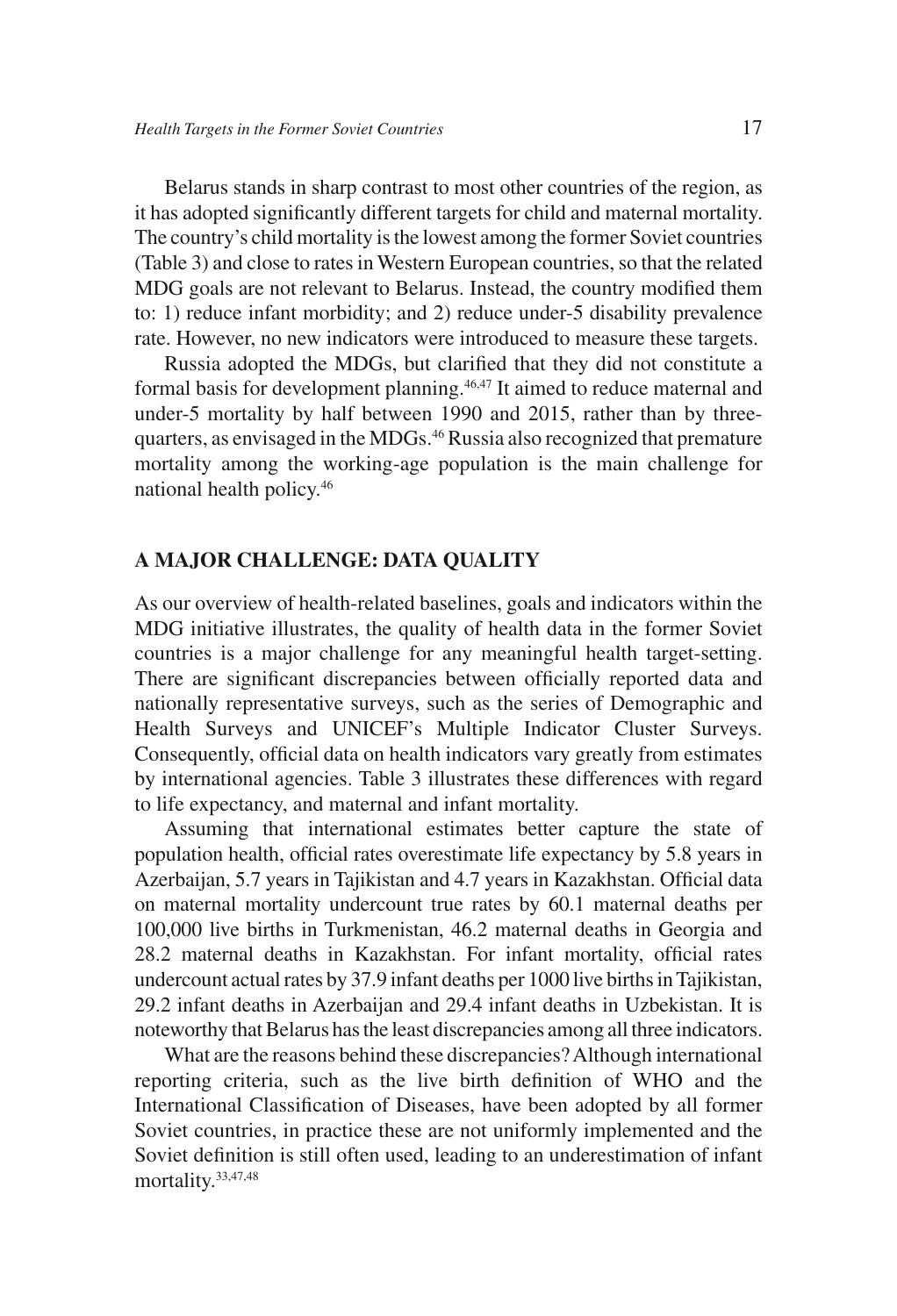|                |                                                                                   |                                |            | Table 3                                                   |                                |            |                  |                                |            |
|----------------|-----------------------------------------------------------------------------------|--------------------------------|------------|-----------------------------------------------------------|--------------------------------|------------|------------------|--------------------------------|------------|
|                |                                                                                   |                                |            | Official rates and WHO estimates of key health indicators |                                |            |                  |                                |            |
|                | Life expectancy                                                                   |                                |            | Maternal mortality                                        |                                |            | Infant mortality |                                |            |
| Country        | Official data                                                                     | estimate<br><b>WHO</b><br>2009 | Difference | Official data                                             | estimate<br><b>WHO</b><br>2010 | Difference | Official data    | estimate<br><b>WHO</b><br>2010 | Difference |
| Armenia        | 73.50 (2009)                                                                      | $\overline{70}$                | $-3.50$    | 8.92 (2010)                                               | 30                             | 21.08      | 11.42 (2010)     | $\frac{8}{2}$                  | 6.92       |
| Azerbaijan     | 73.78 (2007)                                                                      | 68                             | $-5.78$    | 15.70 (2010)                                              | 43                             | 27.30      | 9.82 (2007)      | 39                             | 29.18      |
| <b>Belarus</b> | 70.62 (2009)                                                                      | 70                             | $-0.62$    | 0.93 (2010)                                               | 4                              | 3.07       | 4.68 (2009)      | 4                              | $-0.68$    |
| Georgia        | 73.77 (2009)                                                                      | $\overline{71}$                | $-2.77$    | 20.77 (2010)                                              | 67                             | 46.23      | 11.20 (2010)     | 20                             | 8.80       |
| Kazakhstan     | 68.67 (2009)                                                                      | 64                             | $-4.67$    | 22.84 (2010)                                              | 51                             | 28.16      | 16.48 (2010)     | 29                             | 12.52      |
| Kyrgyzstan     | 69.13 (2009)                                                                      | 66                             | $-3.13$    | 50.13 (2010)                                              | $\overline{71}$                | 20.87      | 22.30 (2010)     | 33                             | 10.70      |
| Moldova        | 69.44 (2009)                                                                      | 69                             | $-0.44$    | 44.47 (2010)                                              | $\frac{1}{4}$                  | $-3.47$    | 11.76 (2010)     | $\overline{16}$                | 4.24       |
| Russia         | 68.76 (2009)                                                                      | 68                             | $-0.76$    | 16.92 (2010)                                              | 34                             | 17.08      | 7.61 (2010)      | $\sigma$                       | 1.39       |
| Tajikistan     | 73.72 (2005)                                                                      | 68                             | $-5.72$    | 46.54 (2009)                                              | 65                             | 18.46      | 14.10 (2005)     | 52                             | 37.90      |
| Turkmenistan   | 66.10 (1998)                                                                      | 63                             | $-3.10$    | 6.92 (2010)                                               | 67                             | 60.08      | 32.78 (1998)     | 47                             | 14.22      |
| Ukraine        | 69.70 (2009)                                                                      | 68                             | $-1.70$    | 23.31 (2010)                                              | 32                             | 8.69       | 9.17 (2010)      | $\equiv$                       | 1.83       |
| Uzbekistan     | 70.54 (2005)                                                                      | 69                             | $-1.54$    | 20.95 (2010)                                              | 28                             | 7.05       | 14.96 (2005)     | $rac{4}{4}$                    | 29.04      |
|                | Source: World Health Organization European Health for All Database. <sup>56</sup> |                                |            |                                                           |                                |            |                  |                                |            |

Table 3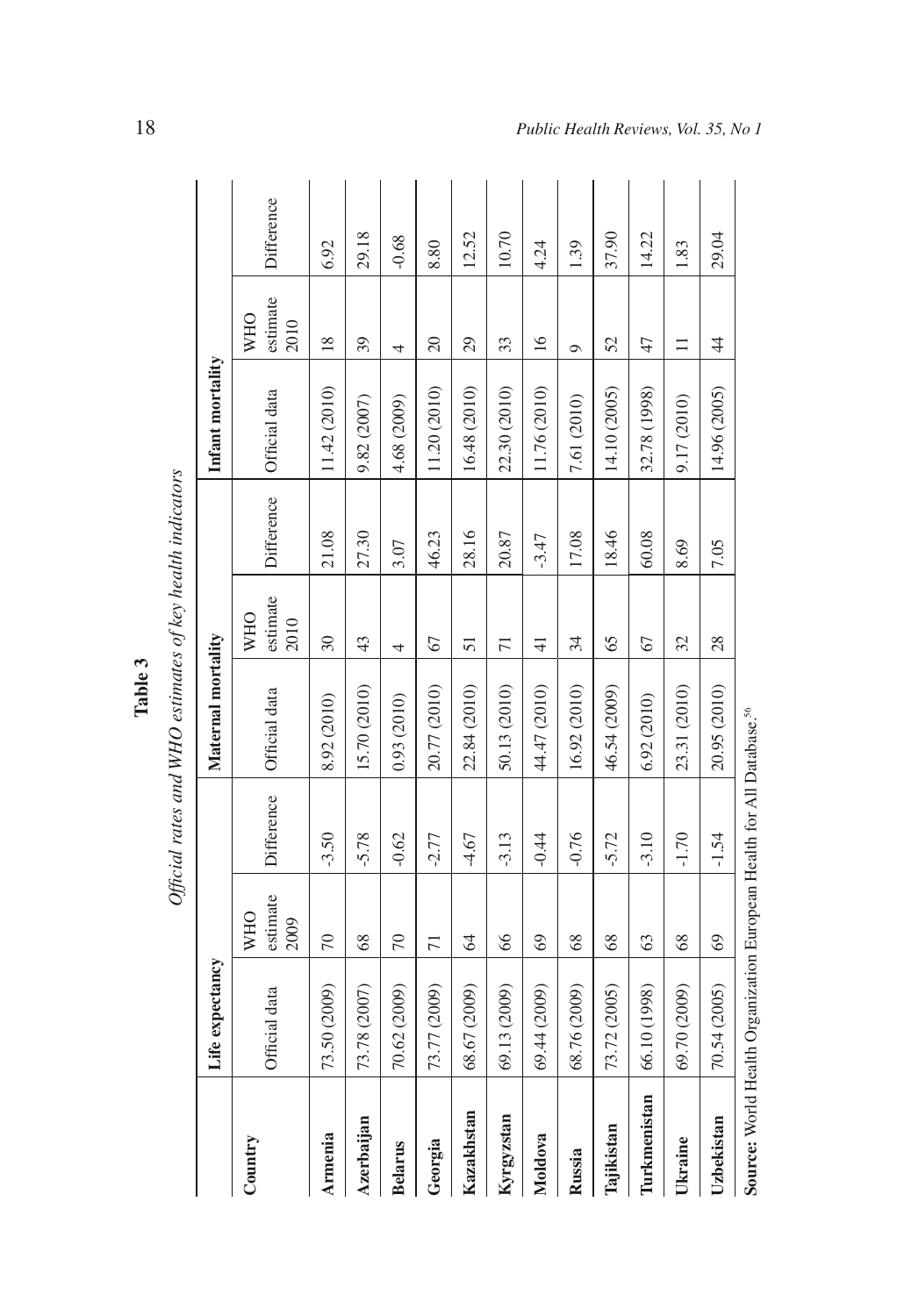Several more challenges can be identified. First, there is a lack of resources and technical capacity. This is partly due to a lack of training and inadequate access to coding manuals. A more general lack of analytical and statistical training for researchers and decision-makers limits the usefulness of collected data.50 Epidemiology and statistical analysis skills are still scarce.<sup>50</sup> Furthermore, in some countries, in particular in Central Asia and the Caucasus, health care facilities in rural regions still lack basic computing IT facilities, leading to the use of error-prone handwritten records.<sup>33,51</sup>

Second, health information systems are often characterized by fragmentation, duplication and other inefficiencies, making it difficult to link data and extract meaningful results. The various data-collection systems and agencies tend to work independently, and fail to coordinate or pool data effectively.33,52 The lack of disaggregated epidemiological data is another concern.48

Third, anonymity is often not guaranteed. Communicable diseases such as tuberculosis, HIV/AIDS and sexually transmitted infections (STIs) are generally underreported, due to often non-anonymous data collection practices, leading to stigmatization.33,48,53

Fourth, the privatization of health care facilities is an issue, as it has not been accompanied by sufficient regulatory measures and the enforcement of mandatory data reporting. In almost all countries of the region, much data collection is limited to the public sector, leading to overall underreporting of a number of indicators.

Finally, there is outright data manipulation. Some facility managers exert pressure to comply with expected outcomes, particularly in infant and maternal health indicators, reminiscent of similar practices during the Soviet period, when failure to meet expectations led to severe punishment.<sup>11</sup> Concerns with regard to such practices were noted in Azerbaijan and Uzbekistan; in the latter country maternal deaths are considered to have arisen from a criminal offence.48,54

#### **CONCLUSION**

This article reviewed two areas of health target-setting in the former Soviet countries: national health strategies and the national targets and indicators used in the context of the UN's MDG initiative. We found that the health targets set out in the majority of national health strategies were not SMART. Only a few countries had embraced quantitative and time-bound health targets. In contrast, measurable and time-bound targets were adopted by almost all countries of the region within the MDG initiative. However, the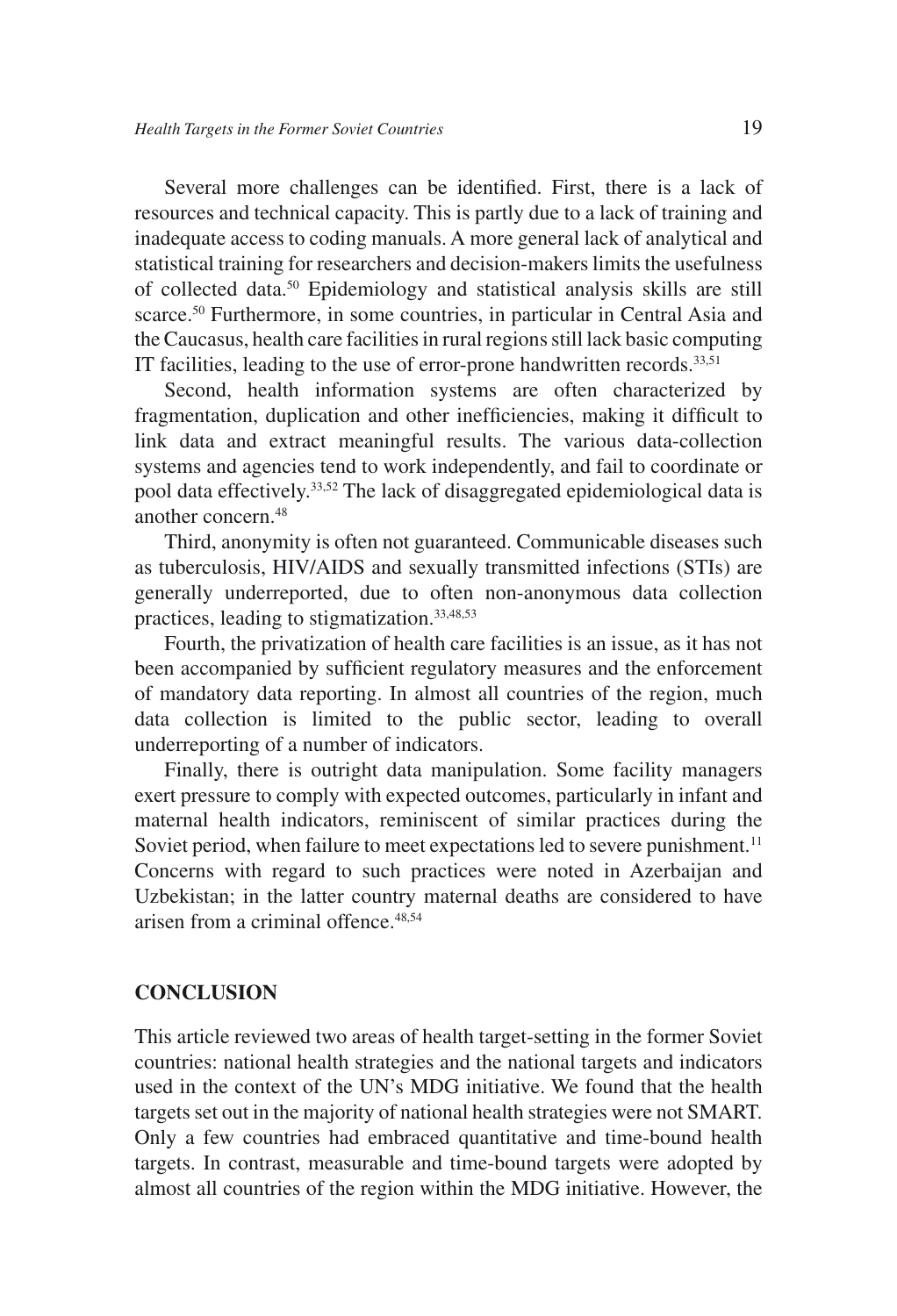original targets were often adapted and different baselines for indicators used. Furthermore, there were significant discrepancies between officially reported national rates and estimates by international agencies.

National health strategies and national targets embraced within the MDG initiative seemed to be poorly coordinated and aligned. It appears that the setting up of MDG targets was largely externally driven and that there was a lack of coordination between national authorities and international agencies. This is one of the possible explanations for the significant discrepancies between officially reported national rates and estimates by international agencies.

Although the original targets were adapted by almost all countries of the region within the MDG initiative and different baselines for indicators were used, they were still of limited use for guiding national health policies. This is not surprising, as the MDGs failed to reflect the considerable burden of non-communicable disease in the former Soviet countries and were thus of limited use for guiding national health policies. It is abundantly clear that health policies in this region should include a major focus on noncommunicable diseases, such as cardiovascular diseases and external causes of death.55

After the identification of health targets based on actual population needs and appropriate indicators to measure progress, it is indispensable to ensure a flawless collection of high-quality data. Yet, data quality emerged as another crucial challenge for meaningful health target-setting in the region. Setting and achieving health targets relies on high quality data and rigorous data management. Systematic collection of accurate, internationally comparable data for subsequent analysis by trained staff is a prerequisite for meaningful evaluation and informed decision making. While this article focussed on population health indicators, other areas of health system governance are also affected. One of these areas is health financing, where widespread informal out-of-pocket payments undermine many health system goals, but are extremely difficult to capture or to eradicate.<sup>8</sup>

Finally, the discrepancies between official country data and those collected or estimated by external agencies are a major cause for concern. Inaccurate data trivialize the scale of health problems and reduce the incentive to invest in health.

**Conflicts of Interest:** None declared.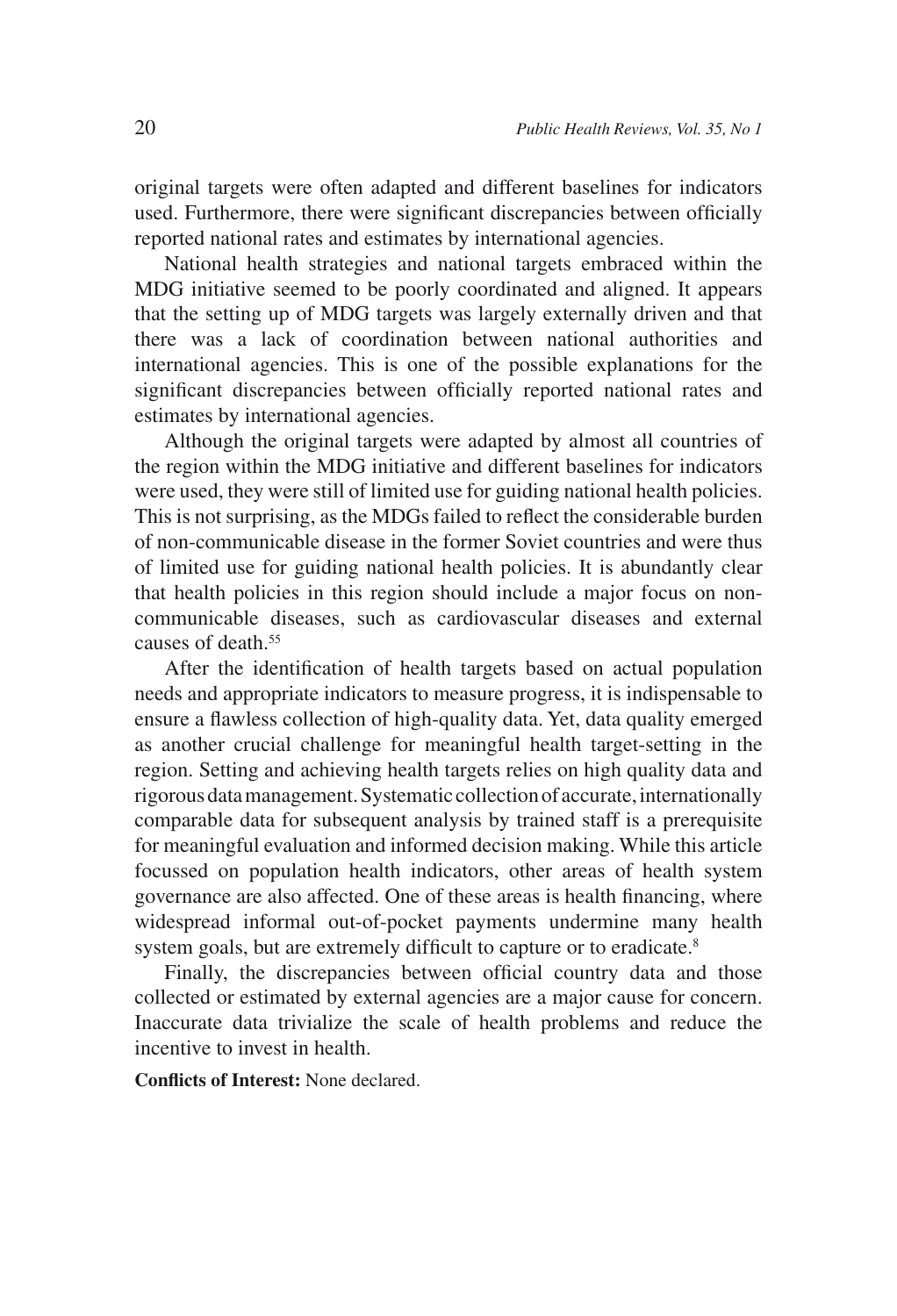#### **REFERENCES**

- 1. van Herten LM, Gunning-Schepers LJ. Targets as a tool in health policy: Part I: lessons learned. Health Policy. 2000;53:1-11.
- 2. Ritsatakis A. Experience in setting targets for health in Europe. Eur J Public Health. 2000;4:7-10.
- 3. World Health Organization. Targets for Health for All. Copenhagen: WHO, Regional Office for Europe; 1985.
- 4. Wismar M, McKee M, Ernst K, Srivastava D, Busse R. Introduction. In: Wismar M, McKee M, Ernst K, Srivastava D, Busse R, (editors). Health Targets in Europe - Learning from Experience. World Health Organization on behalf of the European Observatory on Health Systems and Policies; 2008. p.1-6.
- 5. Wismar M, Busse R. Outcome-related health targets--political strategies for better health outcomes: a conceptual and comparative study (part 2). Health Policy. 59:223-41.
- 6. Ernst K, Wismar M, Busse R, McKee M. Improving the Effectiveness of Health Targets. Health Targets in Europe - Learning from experience. Copenhagen: European Observatory on Health Systems and Policies; 2008. p.42-9.
- 7. Smith PC, Busse R. Learning from the European experience of using targets to improve population health. Prev Chronic Dis. 15 August 2010. 7;5:A102. Epub.
- 8. Rechel B, Roberts B, Richardson E, Shishkin S, Shkolnikov V, et al. Health and health systems in the Commonwealth of Independent States. Lancet. 2013; 381:1145-55.
- 9. Gotsadze G, Chikovani I, Goguadze K, Balabanova D, McKee M. Reforming sanitary-epidemiological service in Central and Eastern Europe and the former Soviet Union: an exploratory study. BMC Public Health. 2010;10:440.
- 10. Rechel B, McKee M. Health reform in Central and Eastern Europe and the former Soviet Union. Lancet. 2009;374:1186-95.
- 11. Danishevski K. The Russian Federation: Difficult History of Target Setting. In: Wismar M, McKee M, Ernst K, Srivastava D, Busse R, (editors). Health Targets in Europe - Learning from experience. World Health Organization on behalf of the European Observatory on Health Systems and Policies; 2008.
- 12. McKee M, Zwi A, Koupilova I, Sethi D, Leon D. Health policy-making in Central and Eastern Europe: lessons from the inaction on injuries? Health Policy Plan. 2000;15:263-9.
- 13. United Nations. Millenium Development Goals Indicators- The official United Nations site for the MDG indicators 2013. Available from URL: www.mdgs. un.org (Accessed 8 April 2013).
- 14. Muller JE, Abdellah FG, Billings FT, Hess AE, Petit D, Egeberg RO. The Soviet health system--aspects of relevance for medicine in the United States. N Engl J Med. 1972;286:693-702.
- 15. Field MG. Doctor and Patient in Soviet Russia. Cambridge (MA): Harvard University Press; 1957. p.14-9.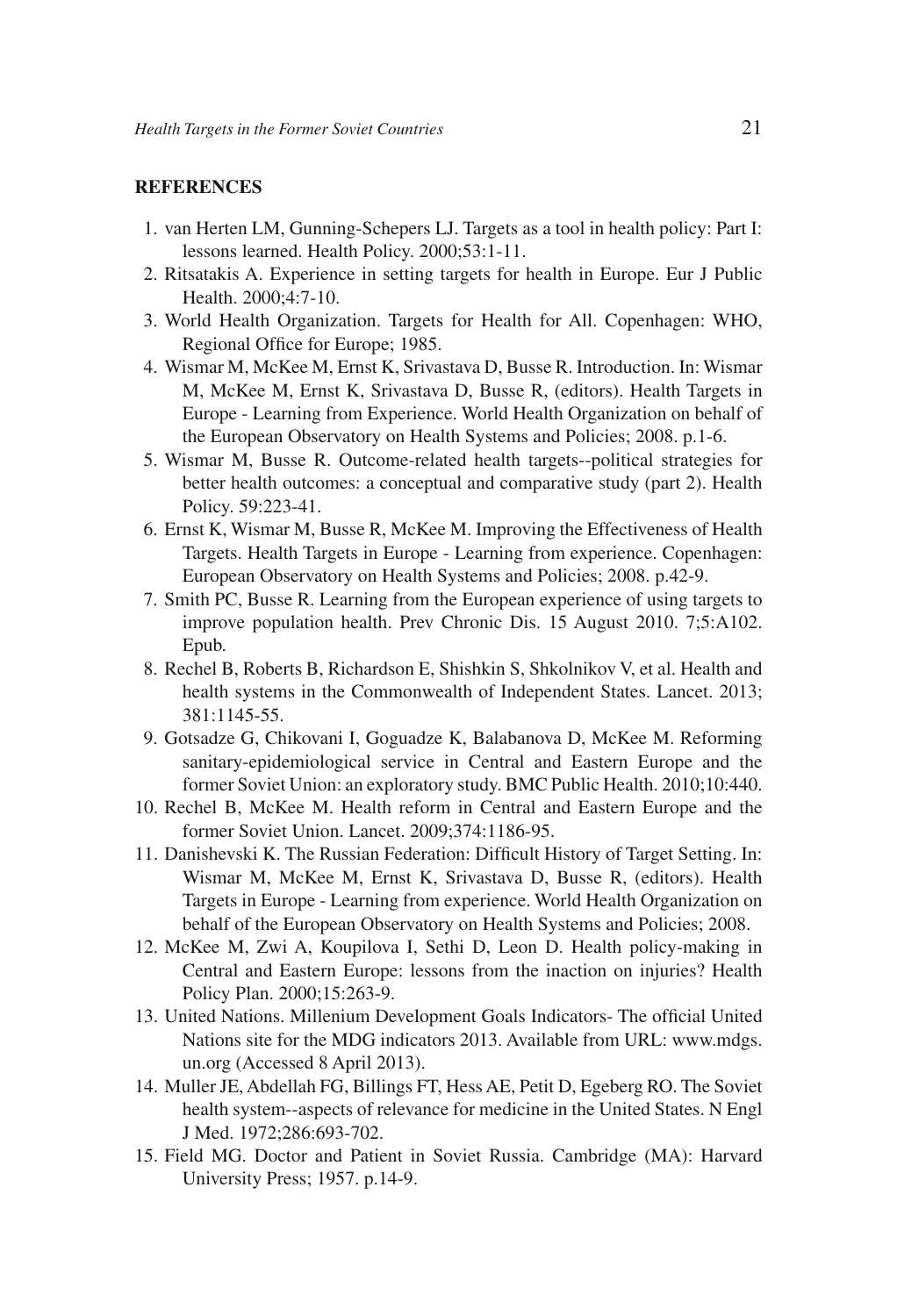- 16. Glass RI. The SANEPID Service in the USSR. Public Health Rep. 1976;91:154- 8.
- 17. Ryan M, Stephen J. General practitioners and family doctors in the Russian Federation. Br J Gen Pract. 1996;46:487-9.
- 18. Sigerist H. Socialized Medicine in the Soviet Union. New York (NY): Norton; 1937.
- 19. Healy J, McKee M. Implementing hospital reform in Central and Eastern Europe. Health Policy. 2002;61:1-19.
- 20. Field MG. The position of the Soviet physician: the bureaucratic professional. Milbank Q. 1988;66 (2 Suppl):182-201.
- 21. Ryan M. The organization of Soviet Medical Care. Oxford: Basil Blackwell; 1978.
- 22. Tulchinsky T, Varavikova E. Addressing the epidemiologic transition in the former Soviet Union: strategies for health system and public health reform in Russia. Am J Public Health. 1996;86:313-20.
- 23. Barr DA, Field MG. The current state of health care in the former Soviet Union: implications for health care policy and reform. Am J Public Health. 1996;86: 307-12.
- 24. Hill SR Jr. Medicine in the Union of Soviet Socialist Republics. Trans Am Clin Climatol Assoc. 1984;95:163-9.
- 25. McKee M. Cochrane on Communism: the influence of ideology on the search for evidence. Int J Ep idemiol. 2007;36:269-73.
- 26. Andreev EM, Nolte E, Shkolnikov VM, Varavikova E, McKee M. The evolving pattern of avoidable mortality in Russia. Int J Epidemiol. 2003;32:437-46.
- 27. Davis C. Rising Infant Mortality in the USSR in the 1970s. Washington (DC): United States Department of Commerce; 1980.
- 28. Schultz DS, Rafferty MP. Soviet health care and perestroika. Am J Public Health. 1990;80:193-7.
- 29. Anderson BA, Silver BD. Trends in mortality of the Soviet population. Sov Econ. 1990;6:191-251.
- 30. Omran AR. The epidemiologic transition: a theory of the epidemiology of population change. 1971. Milbank Q. 2005;83:731-57.
- 31. Rowland D, Telyukov AV. Soviet health care from two perspectives. Health Aff (Millwood) 1991;10:71-86.
- 32. Maier C, Martin-Moreno J. Quo vadis SANEPID? A cross-country analysis of public health reforms in 10 post-Soviet states. Health Policy. 2011;102:18- 25.
- 33. Khodjamurodov G, Rechel B. Tajikistan: health system review. Health Syst Transit. 2010;12:v-xix, 1-154.
- 34. Katsaga A, Kulzhanov M, Karanikolos M, Rechel B. Kazakhkstan health system review. Health Syst Transit. 2012;14:1-154.
- 35. United Nations. United Nations Millennium Declaration 2000. Available from URL: http://www.un.org/millennium/declaration/ares552e.htm (Accessed 8 April 2013).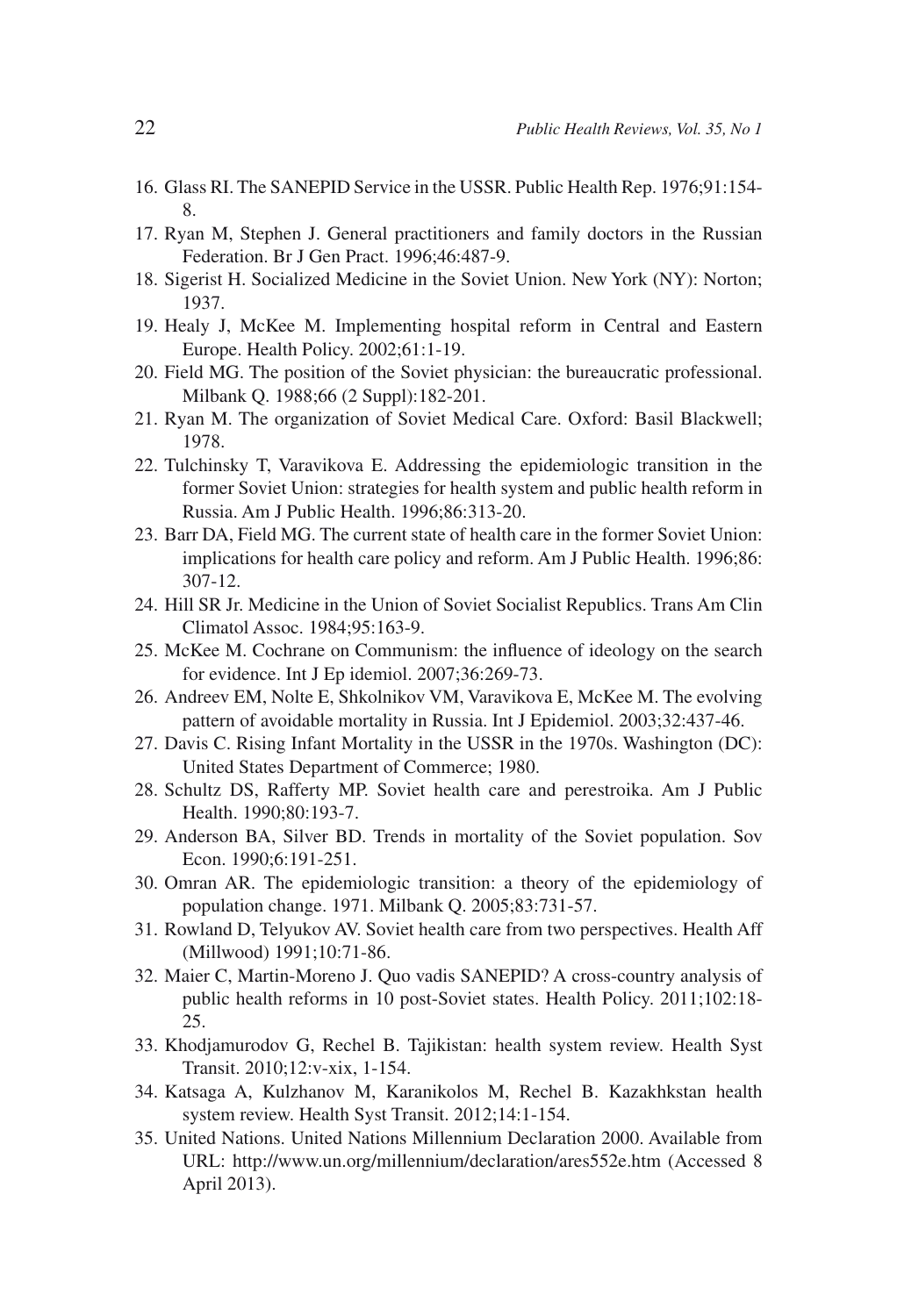- 36. United Nations. Millenium Development Goals Indicators The official United Nations site. The MDG Indicators 2013. Available from URL: http://mdgs. un.org/unsd/mdg/ (Accessed 8 April 2013).
- 37. Government of Armenia, Armenia UNCTi. Armenia: MDG National Progress Report. 2010.
- 38. Singer H. Millenium Development Goals in Kazakhstan. Astana: United Nations; 2010.
- 39. Skuratowicz J. The Kyrgyz Republic Millennium Development Goals Progress Report. Bishkek: United Nations; 2003.
- 40. Secretariat of State Programme on Poverty Reduction and Economic Development, Azerbaijan U. Azerbaijan: Where East Meets the West - MDG Progress Report to the 2005 World Summit. 2005.
- 41. Government of Georgia, Georgia UNCTU. Millennium Development Goals in Georgia: Progress Report for 2004-2005. Tbilisi: 2005.
- 42. Government of Moldova, Moldova UNA. The Second Millennium Development Goals Report - Republic of Moldova. 2010.
- 43. Government of Turkmenistan. Millennium Development Goals Report: Turkmenistan. Ashghabat: 2003.
- 44. Government of Ukraine, Ukraine UNAi. Millennium Development Goals Ukraine 2010 National Report. Kiev: 2010.
- 45. United Nations Country Team. Millennium Development Goals Report. Taschkent: 2006.
- 46. United Nations Development Programme. Millennium Development Goals in Russia: Looking into the Future. Moscow: UNDP; 2010.
- 47. Popovich L, Potapchik E, Shishkin S, Richardson E, Vacroux A, Mathivet B. Russian Federation: Health system review. Health Syst Transit. 2011;13:1- 190.
- 48. Ahmedov M, Azimov R, Alimova V, Rechel B. Uzbekistan Health system review. World Health Organization on behalf of the European Observatory on Health Systems and Policies; 2007.
- 49. Katsaga A, Kehler J. WHO mission to evaluate the quality of data for the purpose of assessing health system performance. Baku: World Health Organization Regional Office for Europe; 2008.
- 50. Vlassov V. Is there epidemiology in Russia? J Epidemiol Community Health. 2000;54:740-4.
- 51. Hakobyan T, Nazaretyan M, Makarova T, Aristakesyan M, Margaryants H, Nolte E. Armenia Health System Review. Yerevan: European Observatory on Health Systems and Policies; 2006.
- 52. Turcanu G, Domente S, Buga M, Richardson E. Republic of Moldova Health System Review. 2012.
- 53. Bernitz BL, Rechel B. HIV data in Central and Eastern Europe: fact or fiction? In: Matic S, Lazarus JV, Donoghoe MC, (editors). HIV/AIDS in Europe Moving from Death Sentence to Chronic Disease Management. Copenhagen: World Health Organization Regional Office for Europe; 2006. p.232-42.